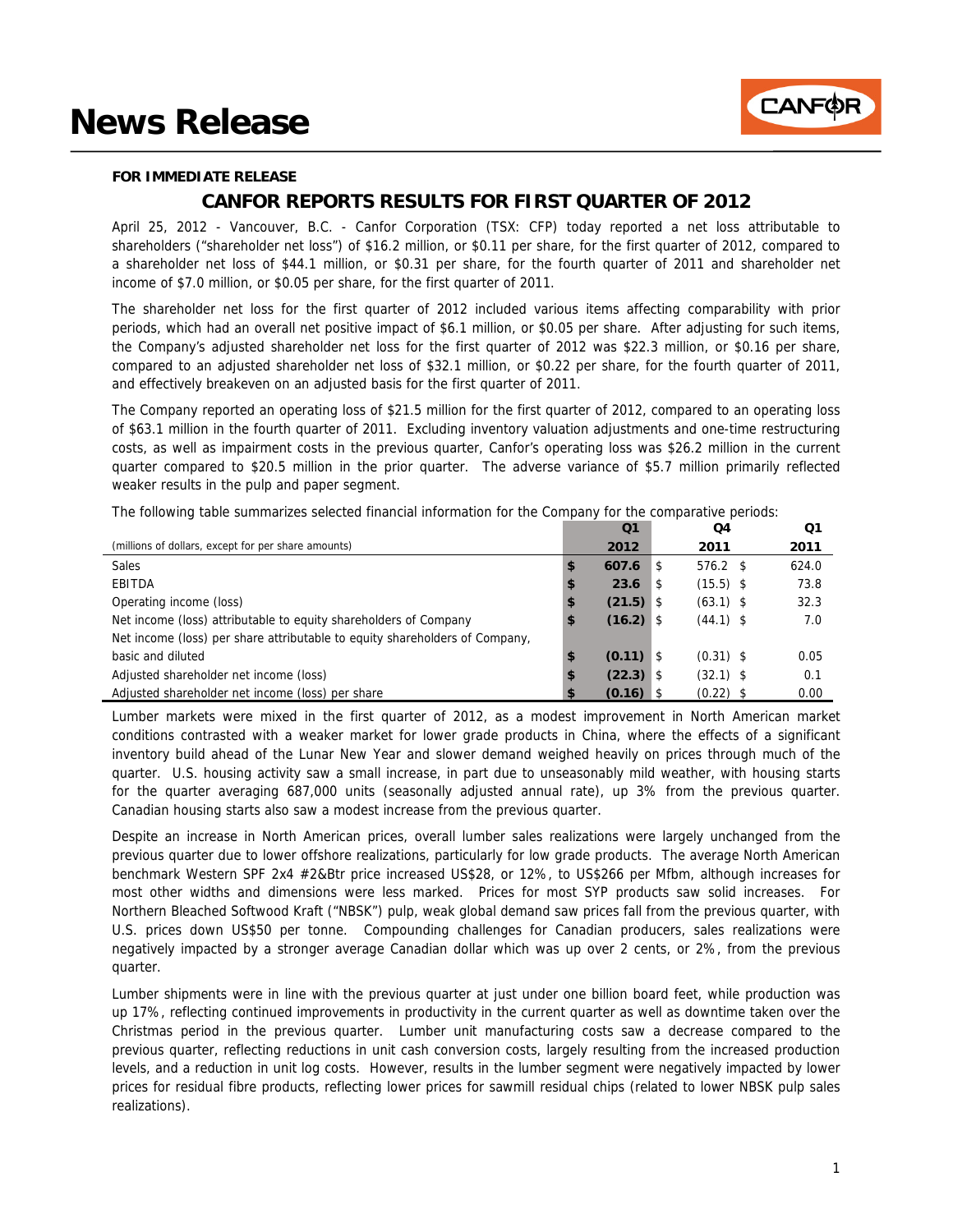Pulp shipment and production levels were well up from the previous quarter, mostly reflecting downtime taken in the prior quarter at Canfor Pulp's Northwood pulp mill for capital upgrades. Improved pulp unit manufacturing costs in the current quarter reflected the higher production levels as well as lower residual chip costs.

The Company completed further capital projects in the quarter as part of its \$300 million, three-year strategic capital investment program at its lumber operations, including a planer upgrade at its Grande Prairie sawmill. This project was completed on time and on budget and is exceeding pro forma targets.

Looking ahead, the North American lumber market is projected to continue its modest recovery, while low grade prices to China are projected to see a marked improvement in the second quarter. The global softwood pulp market is anticipated to improve modestly through the second quarter.

Commenting on the quarter, Canfor's President and CEO, Don Kayne, said, "While it was encouraging to see improved lumber prices in North America in the first quarter, the effect of weak low grade prices in China offset some of these gains. With inventories in China returning to more normal levels, we are anticipating an improvement in low grade lumber prices to China in the second quarter." Mr. Kayne added that progress continued to be made with respect to improving the Company's cost performance, "We continue to see a trend of steadily improving productivity and unit conversion costs at our lumber operations, which reflects both our targeted strategic capital investments and a strong focus on continuous improvement."

The Company completed the acquisition of Tembec Industries Ltd.'s southern British Columbia Interior wood products assets late in the first quarter. Commenting on the purchase, Mr. Kayne said, "This is a key acquisition that supports our long term strategy, particularly with respect to increasing our long term supply of high quality green fibre."

## **Additional Information and Conference Call**

A conference call to discuss the first quarter's financial and operating results will be held on Friday, April 27, 2012 at 8:00 AM Pacific time. To participate in the call, please dial 416-340-8527 or Toll-Free 877-440-9795. For instant replay access until May 31, 2013, please dial 905-694-9451 or 800-408-3053 and enter participant pass code 7168261#. The conference call will be webcast live and will be available at www.canfor.com. This news release, the attached financial statements and a presentation used during the conference call can be accessed via the Company's website at http://www.canfor.com/investor-relations/webcasts.

#### **Forward Looking Statements**

Certain statements in this press release constitute "forward-looking statements" which involve known and unknown risks, uncertainties and other factors that may cause actual results to be materially different from any future results, performance or achievements expressed or implied by such statements. Words such as "expects", "anticipates", "projects", "intends", "plans", "will", "believes", "seeks", "estimates", "should", "may", "could", and variations of such words and similar expressions are intended to identify such forward-looking statements. These statements are based on management's current expectations and beliefs and actual events or results may differ materially. There are many factors that could cause such actual events or results expressed or implied by such forward-looking statements to differ materially from any future results expressed or implied by such statements. Forward-looking statements are based on current expectations and the Company assumes no obligation to update such information to reflect later events or developments, except as required by law.

Canfor is a leading integrated forest products company based in Vancouver, British Columbia (BC) with interests in BC, Alberta, Quebec, Washington state, and North and South Carolina. The Company produces primarily softwood lumber and also produces oriented strand board (OSB), remanufactured lumber products, specialized wood products and bleached chemi-thermo mechanical pulp (BCTMP). Canfor also owns a 50.2% interest in Canfor Pulp Products Inc., which is one of the largest producers of northern softwood kraft pulp in Canada and a leading producer of high performance kraft paper. Canfor shares are traded on the Toronto Stock Exchange under the symbol CFP.

Christine Kennedy **Pat Elliott** Director, Public Affairs & Vice President & Treasurer Corporate Communications (604) 661-5441 (604) 661-5225 Patrick.Elliott@canfor.com Christine.Kennedy@canfor.com

**Media Contact: Investor Contact:**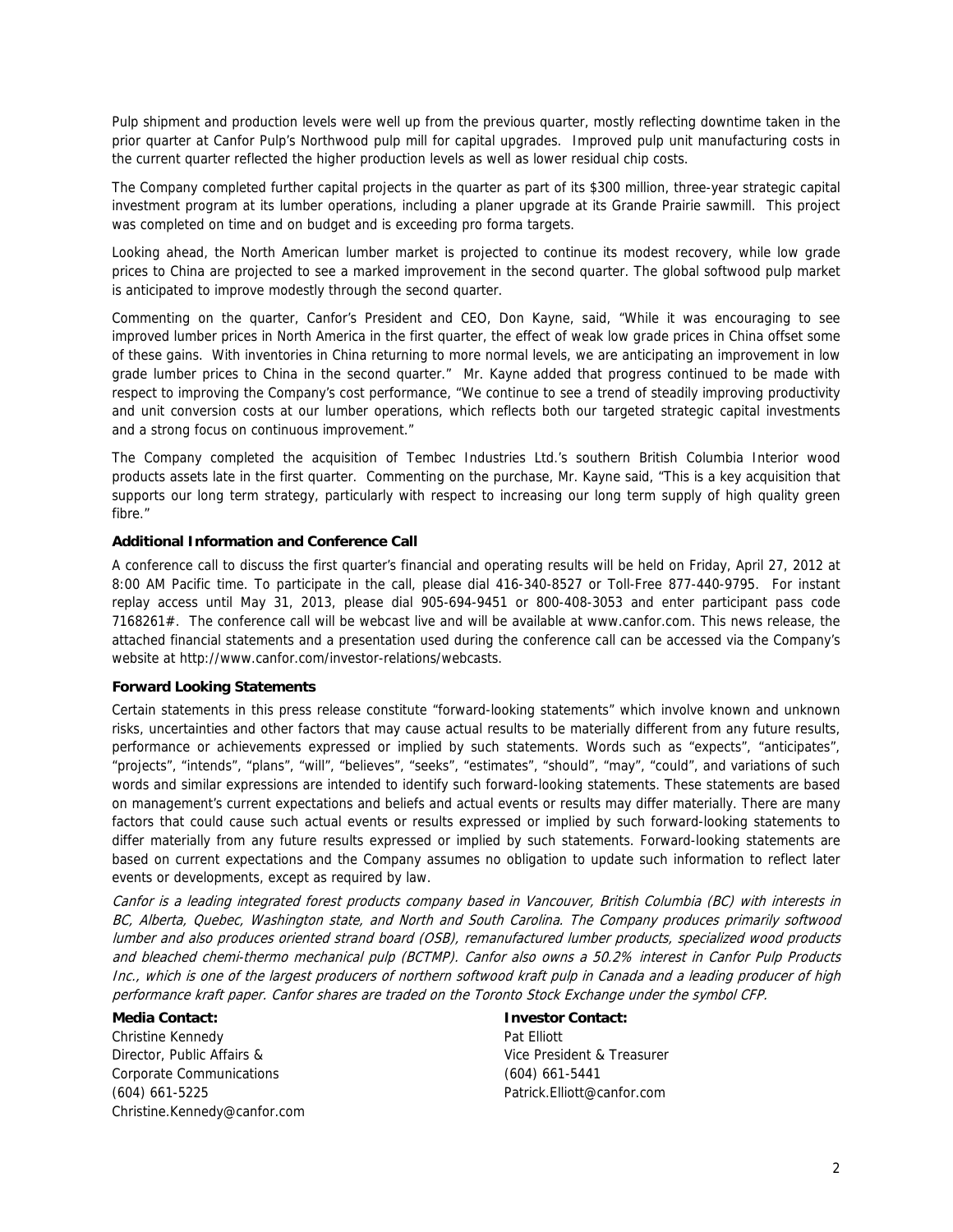# **Canfor Corporation First Quarter 2012 Management's Discussion and Analysis**

This interim Management's Discussion and Analysis ("MD&A") provides a review of Canfor Corporation's ("Canfor" or "the Company") financial performance for the quarter ended March 31, 2012 relative to the quarters ended December 31, 2011 and March 31, 2011, and the financial position of the Company at March 31, 2012. It should be read in conjunction with Canfor's unaudited interim consolidated financial statements and accompanying notes for the quarters ended March 31, 2012 and 2011, as well as the 2011 annual MD&A and the 2011 audited consolidated financial statements and notes thereto, which are included in Canfor's Annual Report for the year ended December 31, 2011 (available at www.canfor.com). The financial information in this interim MD&A has been prepared in accordance with International Financial Reporting Standards ("IFRS"), which is the required reporting framework for Canadian publicly accountable enterprises.

Throughout this discussion, reference is made to EBITDA (calculated as operating income before amortization) which Canfor considers to be a relevant indicator for measuring trends in the performance of each of its operating segments and the Company's ability to generate funds to meet its debt repayment and capital expenditure requirements. Reference is also made to Adjusted Shareholder Net Income (Loss) (calculated as Shareholder Net income (loss) less specific items affecting comparability with prior periods – for the full calculation, see reconciliation included in the section "Analysis of Specific Material Items Affecting Comparability of Shareholder Net Income (Loss)") and Adjusted Shareholder Net Income (Loss) per Share (calculated as Adjusted Shareholder Net Income (Loss) divided by the weighted average number of shares outstanding during the period). EBITDA, Adjusted Shareholder Net Income (Loss) and Adjusted Shareholder Net Income (Loss) per Share are not generally accepted earnings measures and should not be considered as an alternative to net income or cash flows as determined in accordance with IFRS. As there is no standardized method of calculating these measures, Canfor's EBITDA, Adjusted Shareholder Net Income (Loss) and Adjusted Shareholder Net Income (Loss) per Share may not be directly comparable with similarly titled measures used by other companies. Reconciliations of EBITDA and Adjusted Shareholder Net Income (Loss) to net income (loss) reported in accordance with IFRS are included in this MD&A.

Factors that could impact future operations are also discussed. These factors may be influenced by both known and unknown risks and uncertainties that could cause the actual results to be materially different from those stated in this discussion. Factors that could have a material impact on any future oriented statements made herein include, but are not limited to: general economic, market and business conditions; product selling prices; raw material and operating costs; currency exchange rates; interest rates; changes in law and public policy; the outcome of labour and trade disputes; and opportunities available to or pursued by Canfor.

All financial references are in millions of Canadian dollars unless otherwise noted. The information in this report is as at April 25, 2012.

# **Forward Looking Statements**

Certain statements in this MD&A constitute "forward-looking statements" which involve known and unknown risks, uncertainties and other factors that may cause actual results to be materially different from any future results, performance or achievements expressed or implied by such statements. Words such as "expects", "anticipates", "projects", "intends", "plans", "will", "believes", "seeks", "estimates", "should", "may", "could", and variations of such words and similar expressions are intended to identify such forward-looking statements. These statements are based on management's current expectations and beliefs and actual events or results may differ materially. There are many factors that could cause such actual events or results expressed or implied by such forward-looking statements to differ materially from any future results expressed or implied by such statements. Forward-looking statements are based on current expectations and the Company assumes no obligation to update such information to reflect later events or developments, except as required by law.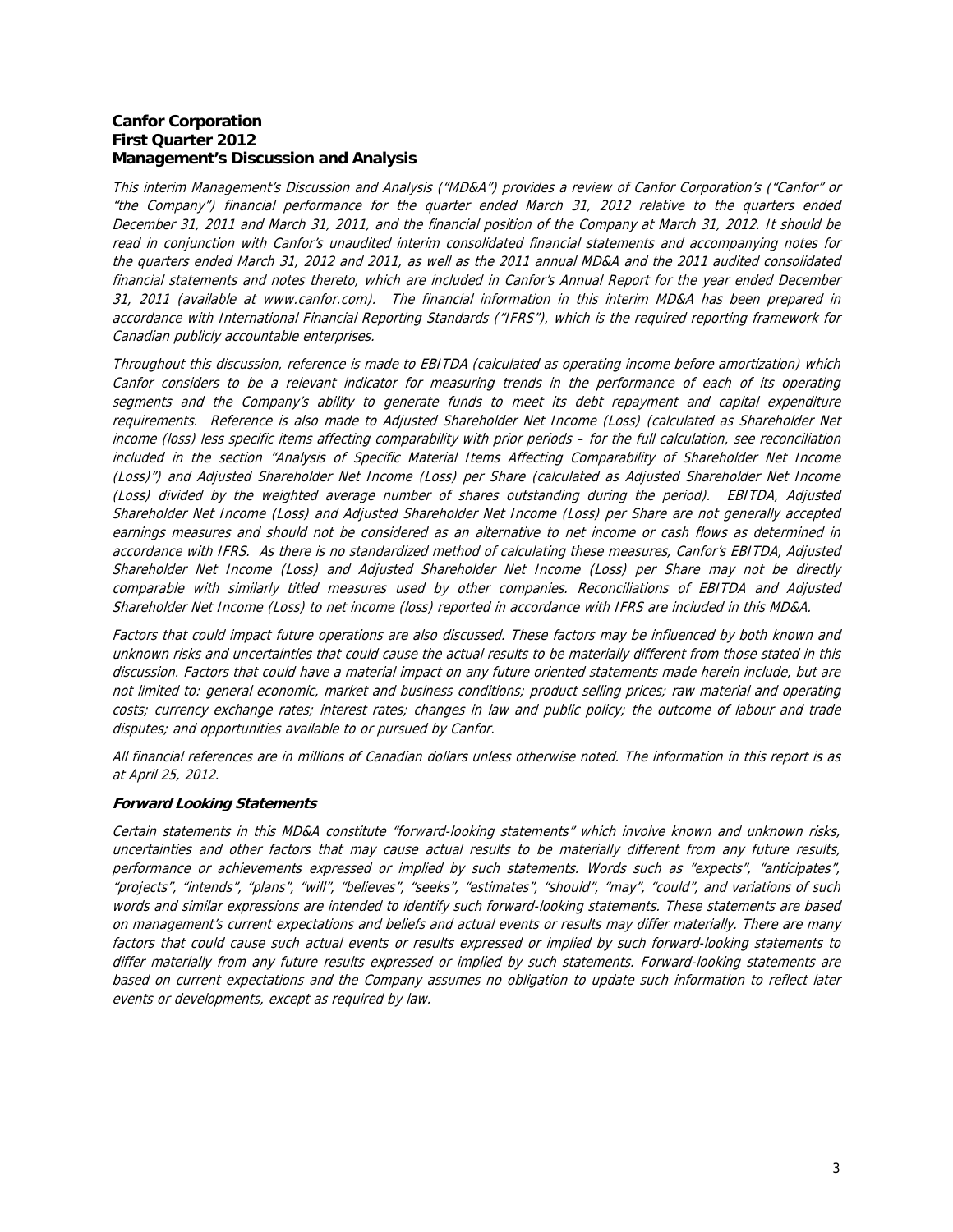# **FIRST QUARTER 2012 EARNINGS OVERVIEW**

Selected Financial Information and Statistics<sup>1</sup>

|                                                                             | Q <sub>1</sub>    |     | Q4                | Q1    |
|-----------------------------------------------------------------------------|-------------------|-----|-------------------|-------|
| (millions of dollars, except for per share amounts)                         | 2012              |     | 2011              | 2011  |
| Sales                                                                       | \$<br>607.6       | -S  | $576.2$ \$        | 624.0 |
| EBITDA                                                                      | \$<br>23.6        | S.  | $(15.5)$ \$       | 73.8  |
| Operating income (loss)                                                     | \$<br>$(21.5)$ \$ |     | $(63.1)$ \$       | 32.3  |
| Foreign exchange gain (loss) on long-term debt and investments, net         | \$<br>4.0         | ∣\$ | 4.9 \$            | 4.7   |
| Gain (loss) on derivative financial instruments <sup>2</sup>                | \$<br>7.4         | \$  | $9.6 \text{ }$ \$ | 4.7   |
| Net income (loss)                                                           | \$<br>$(10.9)$ \$ |     | $(38.1)$ \$       | 32.3  |
| Net income (loss) attributable to equity shareholders of Company            | \$<br>$(16.2)$ \$ |     | $(44.1)$ \$       | 7.0   |
| Net income (loss) per share attributable to equity shareholders of Company, |                   |     |                   |       |
| basic and diluted                                                           | \$<br>$(0.11)$ \$ |     | $(0.31)$ \$       | 0.05  |
| Average exchange rate (US\$ per C\$1.00) <sup>3</sup>                       | \$<br>0.999       | S   | 0.977             | 1.014 |

<sup>1</sup> Certain prior period amounts have been restated due to a change in accounting policy for treatment of net interest expense for defined benefit postretirement plans. Further details can be found in the "Changes in Accounting Policy" section later in this document.<br><sup>2</sup> Includes gains (losses) from foreign exchange, energy, interest rate and lumber future derivative fin

section for more details).

<sup>3</sup> Source – Bank of Canada (average noon rate for the period).

The Company's shareholder net income (loss) and adjusted shareholder net income (loss), together with the related adjustments, are detailed in the table below:

Analysis of Specific Material Items Affecting Comparability of Shareholder Net Income (Loss)

| After-tax impact, net of non-controlling interests<br>(millions of dollars, except for per share amounts) |    | Q <sub>1</sub><br>2012 |    | Q4<br>2011 |      | Q1<br>2011 |
|-----------------------------------------------------------------------------------------------------------|----|------------------------|----|------------|------|------------|
| <b>Shareholder Net Income (Loss)</b>                                                                      | \$ | $(16.2)$ \$            |    | (44.1)     | S.   | 7.0        |
| Foreign exchange (gain) loss on long-term debt and investments, net                                       |    | $(2.7)$ \$             |    | (3.3)      | -S   | (3.0)      |
| (Gain) loss on derivative financial instruments                                                           | S  | $(5.1)$ \$             |    | (6.7)      | - \$ | (2.9)      |
| Decrease (increase) in fair value of asset-backed commercial paper                                        | \$ | (1.1)                  | \$ | (0.5)      | S    | (1.0)      |
| Costs related to Tembec acquisition                                                                       |    | 2.8                    | \$ |            | \$   |            |
| Mill closure provisions                                                                                   |    | -                      | \$ | 17.0       | S    |            |
| Asset impairment charges                                                                                  |    |                        | -S | 5.5        | \$   |            |
| Net impact of above items                                                                                 | S  | $(6.1)$ \$             |    | 12.0       | S    | (6.9)      |
| Adjusted Shareholder Net Income (Loss)                                                                    | \$ | $(22.3)$ \$            |    | (32.1)     | \$   | 0.1        |
| Shareholder Net Income (Loss) per share (EPS), as reported                                                | \$ | $(0.11)$ \$            |    | (0.31)     | s.   | 0.05       |
| Net impact of above items per share                                                                       |    | $(0.05)$ \$            |    | 0.09       | \$   | (0.05)     |
| Adjusted Shareholder Net Income (Loss) per share                                                          | S  | $(0.16)$ \$            |    | (0.22)     | S    | 0.00       |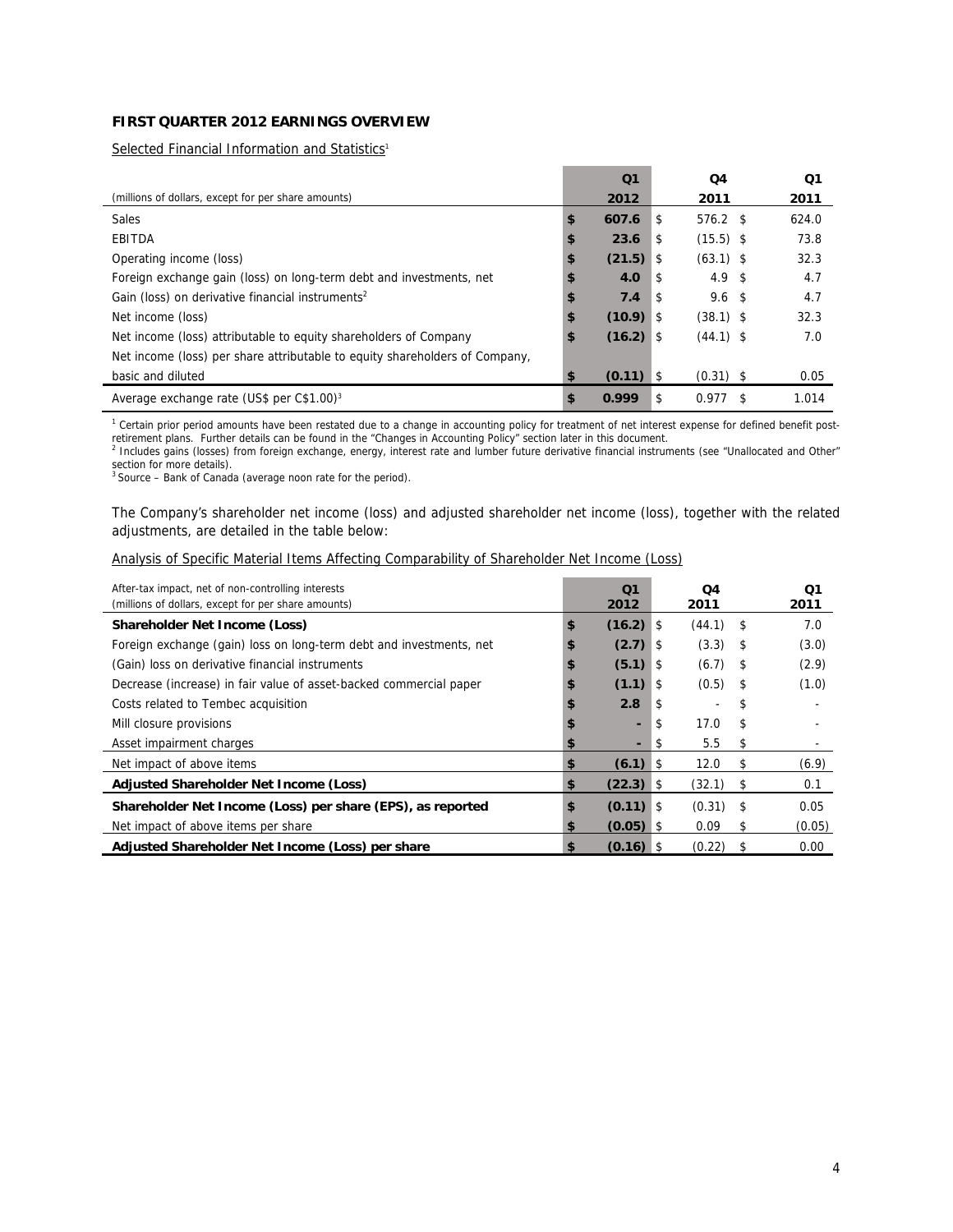#### EBITDA

The following table reconciles the Company's net income (loss), as reported in accordance with IFRS, to EBITDA:

|                                                                            | Q <sub>1</sub> |     | Q4     |     | Q <sub>1</sub> |
|----------------------------------------------------------------------------|----------------|-----|--------|-----|----------------|
| (millions of dollars)                                                      | 2012           |     | 2011   |     | 2011           |
| Net income (loss), as reported                                             | \$<br>(10.9)   | \$  | (38.1) | \$  | 32.3           |
| Add (subtract):                                                            |                |     |        |     |                |
| Amortization                                                               | \$<br>45.1     | \$  | 47.6   | \$  | 41.5           |
| Finance expense, net                                                       | \$<br>6.2      | \$  | 5.2    | \$  | 7.2            |
| Foreign exchange (gain) loss on long-term debt and investments, net        | \$<br>(4.0)    | \$  | (4.9)  | -\$ | (4.7)          |
| (Gain) loss on derivative financial instruments                            | \$<br>(7.4)    | \$  | (9.6)  | \$  | (4.7)          |
| Other (income) expense                                                     | \$<br>0.2      | \$  | (1.3)  | \$  | 1.7            |
| Income tax (recovery) expense                                              | \$<br>(5.6)    | ∥\$ | (14.4) | \$  | 0.5            |
| <b>EBITDA, as reported</b>                                                 | \$<br>23.6     | \$  | (15.5) | \$  | 73.8           |
| Included in above:                                                         |                |     |        |     |                |
| Negative (positive) impact of inventory valuation adjustments <sup>4</sup> | \$<br>(8.5)    | \$  | 10.9   | \$  | 2.9            |
| Costs related to Tembec acquisition                                        | \$<br>3.8      | \$  |        | \$  |                |
| Mill closure provisions                                                    | \$<br>-        | \$  | 22.5   | \$  |                |
| Asset impairment charges                                                   | \$             | s.  | 9.2    | \$  |                |
| <b>EBITDA</b> excluding inventory valuation adjustments and unusual items  | \$<br>18.9     | \$  | 27.1   | \$  | 76.7           |

<sup>4</sup> In accordance with IFRS, Canfor records its log and finished product inventories at the lower of cost and net realizable value ("NRV"). Changes in inventory volumes, market prices, foreign exchange rates and costs over the respective reporting periods can all affect inventory write-downs required at each period end.

Reported EBITDA for the first quarter of 2012 was \$23.6 million, an improvement of \$39.1 million from the fourth quarter of 2011. Current quarter results were impacted by positive inventory valuation adjustments and costs related to the acquisition of assets from Tembec, while prior quarter results included an inventory valuation expense, as well as mill closure costs of \$22.5 million and asset impairment charges of \$9.2 million. Excluding these items, current quarter EBITDA was \$18.9 million compared to \$27.1 million in the prior quarter, an adverse variance of \$8.2 million, primarily reflecting weaker results in the pulp and paper segment.

Lumber markets were mixed in the first quarter of 2012, as a modest improvement in North American market conditions contrasted with a weaker market for lower grade products in China, where the effects of a significant inventory build ahead of the Lunar New Year and slower demand weighed heavily on prices through much of the quarter. U.S. housing activity saw a small increase, in part due to unseasonably mild weather, with housing starts for the quarter averaging 687,000 units SAAR (seasonally adjusted annual rate), up 3% from the previous quarter. Canadian housing starts also saw a modest increase from the previous quarter.

Despite an increase in North American prices, lumber sales realizations were largely unchanged from the previous quarter due to lower offshore realizations, particularly for low grade products. The average North American benchmark Western SPF 2x4 #2&Btr price increased US\$28, or 12%, to US\$266 per thousand board feet ("Mfbm"), although increases for most other widths and dimensions were less marked. Prices for most SYP products saw solid increases. For Northern Bleached Softwood Kraft ("NBSK") pulp, weak global demand saw prices fall from the previous quarter, with U.S. prices down US\$50 per tonne. Compounding challenges for Canadian producers, sales realizations were negatively impacted by a stronger average Canadian dollar which was up over 2 cents, or 2%, from the previous quarter.

Lumber shipments were in line with the previous quarter at just under one billion board feet, while production was up 17%, reflecting continued improvements in productivity in the current quarter as well as downtime taken over the Christmas period in the previous quarter. Lumber unit manufacturing costs saw a decrease compared to the previous quarter, reflecting reductions in unit cash conversion costs, largely resulting from the increased production levels, and a reduction in unit log costs. However, results in the lumber segment were negatively impacted by lower prices for residual fibre products, reflecting lower prices for sawmill residual chips (related to lower NBSK pulp sales realizations).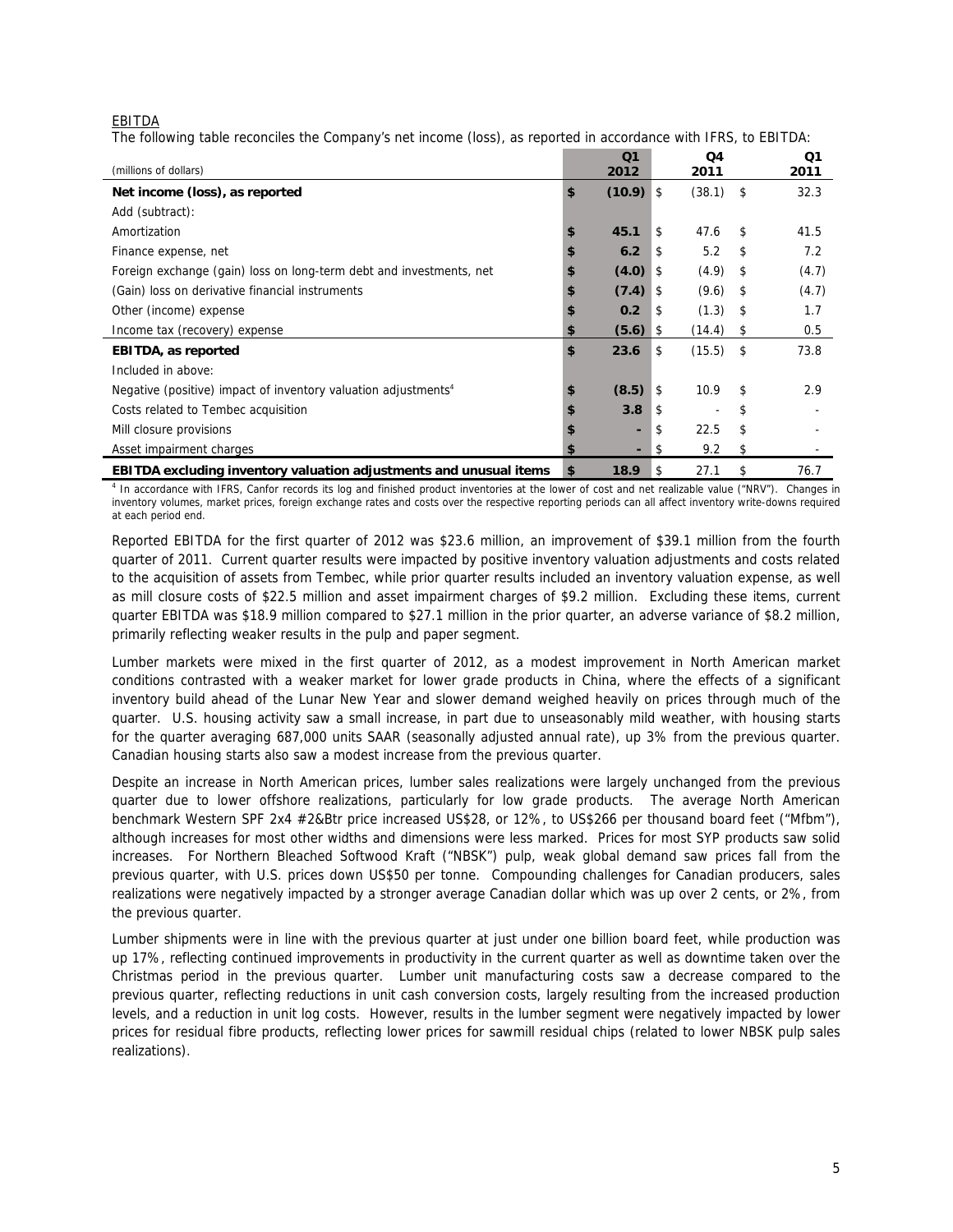Pulp shipment and production levels were well up from the previous quarter, mostly reflecting downtime taken in the prior quarter at Canfor Pulp's Northwood pulp mill for capital upgrades. Improved pulp unit manufacturing costs in the current quarter reflected the higher production levels as well as lower residual chip costs.

Compared to the first quarter of 2011, EBITDA excluding inventory valuation adjustments and Tembec acquisition costs was down \$57.8 million. Of this, \$22.5 million was in the lumber segment where lower prices and higher log costs accounted for most of the variance. EBITDA in the pulp and paper segment was down \$35.8 million, reflecting lower prices for NBSK pulp products, partially offset by lower conversion and fibre costs.

# **OPERATING RESULTS BY BUSINESS SEGMENT**

#### **Lumber**

## **Selected Financial Information and Statistics – Lumber**

| (millions of dollars unless otherwise noted)                                 |    | Q <sub>1</sub><br>2012 |                | Q4<br>2011 | Q1<br>2011  |
|------------------------------------------------------------------------------|----|------------------------|----------------|------------|-------------|
| Sales                                                                        | \$ | 343.7                  | \$             | 325.9      | \$<br>328.6 |
| Operating income (loss)                                                      | \$ | (20.1)                 | ∥\$            | (55.8)     | \$<br>(2.5) |
| EBITDA, as reported                                                          | \$ | 3.1                    | $\mathfrak{S}$ | (34.3)     | \$<br>17.8  |
| Negative (positive) impact of inventory valuation adjustments                | \$ | (10.2)                 | \$             | 9.7        | \$<br>0.1   |
| Costs related to Tembec acquisition                                          | \$ | 2.5                    | \$.            |            | \$          |
| Mill closure provisions                                                      |    |                        | \$             | 11.9       | \$          |
| Asset impairment charges                                                     | \$ | н                      | \$             | 7.2        | \$          |
| EBITDA excluding impact of inventory valuation adjustments and unusual items | \$ | $(4.6)$ \$             |                | (5.5)      | \$<br>17.9  |
| Average SPF 2x4 #2&Btr lumber price in US\$                                  | \$ | 266                    | \$             | 238        | \$<br>296   |
| Average SPF price in Cdn\$                                                   | S  | 266                    | \$             | 244        | \$<br>292   |
| Average SYP 2x4 #2 lumber price in US\$ <sup>6</sup>                         | \$ | 298                    | \$             | 260        | \$<br>302   |
| Average SYP price in Cdn\$                                                   | \$ | 298                    | \$             | 266        | \$<br>298   |
| U.S. housing starts (thousand units SAAR) $7$                                |    | 687                    |                | 670        | 582         |
| Production – SPF lumber (MMfbm)                                              |    | 903.7                  |                | 760.8      | 772.3       |
| Production – SYP lumber (MMfbm)                                              |    | 114.3                  |                | 106.4      | 94.8        |
| Shipments - SPF lumber (MMfbm) <sup>8</sup>                                  |    | 852.3                  |                | 833.9      | 715.3       |
| Shipments – SYP lumber (MMfbm) $8$                                           |    | 117.6                  |                | 112.7      | 90.9        |
| Shipments - wholesale lumber (MMfbm)                                         |    | 24.5                   |                | 27.4       | 51.2        |

<sup>5</sup> Western Spruce/Pine/Fir, per thousand board feet (Source – Random Lengths Publications, Inc.)<br><sup>6</sup> Southern Yellow Pine, Eastside, per thousand board feet (Source – Random Lengths Publications, Inc.)<br><sup>7</sup> Source – U.S.

<sup>8</sup> Canfor-produced lumber, including lumber purchased for remanufacture.

#### Overview

The operating loss for the lumber segment was \$20.1 million for the first quarter of 2012, a \$35.7 million lower loss than the previous quarter, and a \$17.6 million higher loss than the first quarter of 2011.

Reported EBITDA for the lumber segment was \$3.1 million, compared to negative \$34.3 million in the previous quarter and positive \$17.8 million in the first quarter of 2011. However, results in each of the quarters were impacted by inventory valuation adjustments, principally reflecting changes in market prices for lumber products, and restructuring costs, while results for the prior quarter were also impacted by impairment expenses. Excluding these items, EBITDA was negative \$4.6 million for the first quarter of 2012, compared to negative \$5.5 million in the previous quarter and positive \$17.9 million in the first quarter of 2011.

Sales realizations for Western SPF products were largely unchanged compared to the previous quarter, with improved North American pricing being offset by lower realizations from offshore markets, principally China. For sales to North America, the Western SPF 2x4 #2&Btr price was up 12% to US\$266 per Mfbm, though increases for most other grades and dimensions were more modest. Sales realizations for SYP products benefitted from solid price gains, with most dimensions seeing increases between 12% and 15%. The reduction in offshore pricing mostly related to sales of lower grade lumber to China, where much of the pricing is negotiated quarterly in advance. Canadian dollar sales realizations were negatively impacted by a 2% stronger average Canadian dollar compared to the fourth quarter of 2011.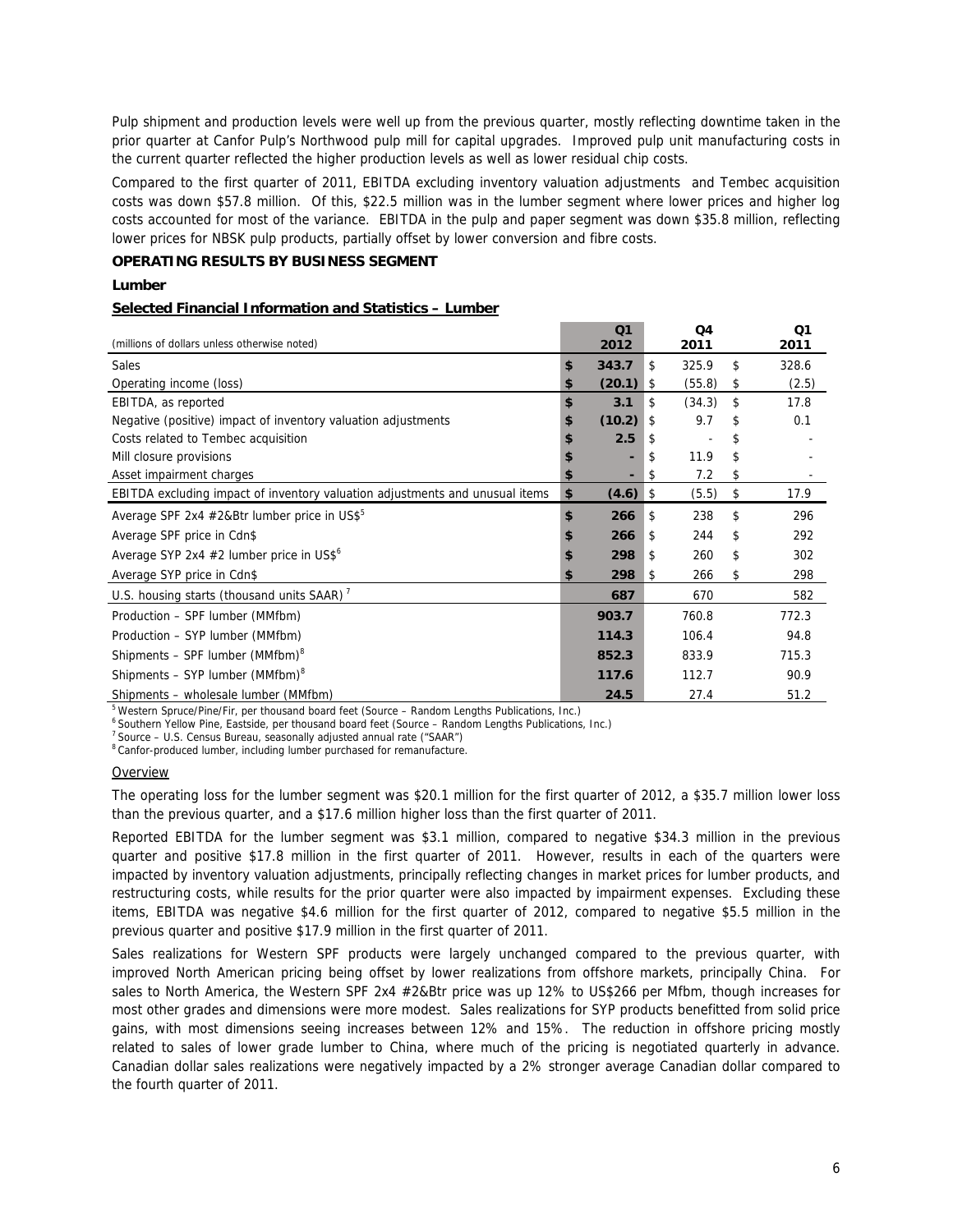Compared to the previous quarter, operating results in the first quarter of 2012 were also negatively impacted by lower residual fibre prices, with a decline in NBSK pulp prices leading to lower prices for sawmill residual chips. Partially offsetting these impacts was a reduction in unit manufacturing costs, reflecting both lower cash conversion and log costs in the current quarter. The first quarter of 2012 also included restructuring costs related to the Tembec acquisition, while the previous quarter included a deferred reforestation obligation fair value charge.

Compared to the first quarter of 2011, EBITDA for the lumber segment, excluding inventory valuation adjustments and Tembec acquisition costs, was down \$22.5 million. A significant contributing factor to the decrease was lower market prices, with the benchmark Western SPF 2x4 #2&Btr price down US\$30 per Mfbm, and low grade prices also significantly weaker. In addition, unit manufacturing costs were up compared to the first quarter of 2011, with lower unit conversion costs, reflecting improved productivity performance, mitigating higher logging and hauling costs.

#### **Markets**

During the first quarter of 2012, North American lumber demand was positively impacted by unseasonably mild weather, which provided more favourable building conditions in many regions. Total U.S. housing starts averaged 687,000 units<sup>9</sup> SAAR, an increase of 3% from the previous quarter and up 18% from the first quarter of 2011. Other positive market indicators included a reduction in months of supply of new and existing home inventory to levels not seen since 2006. Increased demand in the repair and remodeling sector has also contributed to the general rise in lumber demand.

In Canada, lumber consumption was encouraging, following stronger than expected housing activity. Canadian housing starts averaged 205,000 units<sup>10</sup> SAAR for the quarter, up 5,000 units, or 2%, compared to the fourth quarter of 2011, and up 17% from the comparable quarter in 2011 when starts were at 175,000 units SAAR.

Canfor's offshore lumber shipments remained flat compared to the previous quarter, and were 22% higher than the first quarter of 2011. Shipments to China leveled off in the current quarter as the market adjusted inventory to balance slower demand during Lunar New Year season. Sales volumes to Japan and Korea were also in line with the previous quarter.

#### **Sales**

Sales for the lumber segment for the first quarter of 2012 were \$343.7 million, compared to \$325.9 million in the previous quarter and \$328.6 million in the first quarter of 2011. Total shipments in the first quarter of 2012 were almost one billion board feet, up 2% from the previous quarter and up 16% from the first quarter of 2011.

Sales realizations were largely unchanged from the previous quarter, with improved pricing in North America being more than offset by lower offshore realizations. The average North American Random Lengths Western SPF 2x4 #2&Btr lumber price was US\$266 per Mfbm for the quarter, up US\$28, or 12%, from the previous quarter. However, price increases for many other grades and dimensions were less significant. Sales realizations from offshore markets, where prices are negotiated monthly or quarterly in advance, were well down from the previous quarter, mostly attributable to surplus inventory of low grade product in China. Prices for SYP products were up compared to the previous quarter, with the benchmark SYP 2x4 price of US\$298 per Mfbm up 15% from the previous quarter, and wider dimension products seeing similar increases.

Compared to the first quarter of 2011, the benchmark North America Random Lengths Western SPF 2x4 #2&Btr price was down US\$30 per Mfbm, or 10%, although smaller reductions were seen for most wider products and other grades. However, 2x4 #3 prices in particular saw a sharp decline from the comparable period, which was a major factor in lower sales realizations, primarily to China. SYP price movements were more mixed, with narrow dimensions seeing modest price reductions, but wider products benefitting from increased prices.

The average value of the Canadian dollar compared to the US dollar in the first quarter was up just over 2 cents, or 2%, from the previous quarter, partly offsetting the improved pricing. Compared to the first quarter of 2011, realizations benefitted from a 1.5 cent, or 1.5%, weaker Canadian dollar.

9 U.S. Census Bureau

<sup>10</sup> CMHC – Canada Mortgage and Housing Corporation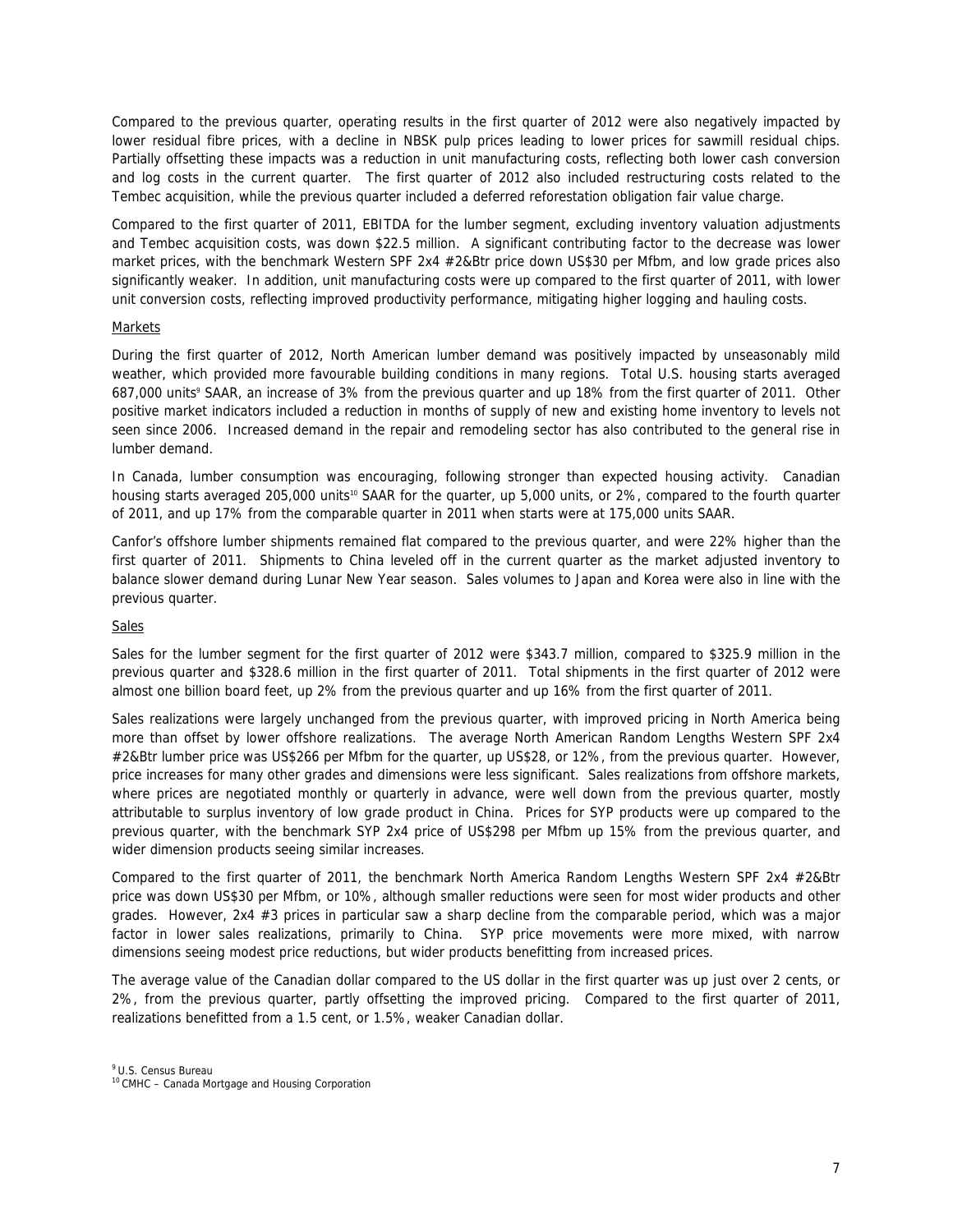The Random Lengths Framing Lumber Composite price averaged US\$288 per Mfbm for the first quarter of 2012, up US\$27, or 10%, compared to the previous quarter, but still below the trigger price of US\$315 per Mfbm that is required to reduce the export tax rate on all U.S. bound shipments below the current rate of 15%.

Total residual fibre revenue was up slightly compared to the previous quarter with higher production volumes largely offset by lower sawmill chip prices tied to weaker NBSK pulp sales realizations. Compared to the first quarter of 2011, residual fibre revenue was up, primarily reflecting the higher production volumes, offset in part by a reduction in sawmill residual chip prices.

## **Operations**

Lumber production, at just over one billion board feet, was up 17% from the previous quarter, with the increase reflecting both Christmas shutdowns taken at the Company's operations in the previous quarter and improved productivity. Lumber production was also up 17% from the first quarter of 2011, for the most part reflecting increased productivity following various capital improvement projects in 2011 and the restart of the Vavenby sawmill.

Overall, the Company's unit lumber manufacturing costs were down from the previous quarter, reflecting a reduction in both unit conversion and log costs. The decrease in cash conversion costs largely reflected the higher production levels in the current quarter. The higher log costs in the previous quarter were partly the result of the adverse impact from milder than expected weather conditions on log harvesting levels in that quarter.

Compared to the first quarter of 2011, unit manufacturing costs showed a small increase, with an increase in unit log costs at Western SPF operations being mitigated by a reduction in unit conversion costs. The lower unit conversion costs reflected the impact of productivity improvements in the current quarter, as well as lower natural gas costs, while higher unit log costs reflected higher logging and hauling costs, in part driven by a sharp rise in diesel costs.

Total restructuring, mill closure and severance costs for the lumber segment were \$3.5 million for the current quarter, primarily reflecting severance costs related to the Tembec acquisition. Restructuring costs in the previous quarter were \$10.9 million, largely due to the announced closure of manufacturing operations at the Rustad sawmill. Restructuring costs in the first quarter of 2011 were \$1.5 million, reflecting ongoing idled mill costs at the Radium, Rustad and Vavenby sawmills.

In the first quarter of 2012 the Company recorded a \$10.2 million recovery of previously recorded inventory writedowns, resulting from the improved market prices. This compared to an expense of \$9.7 million in the previous quarter. Inventory valuation adjustments were minimal in the first quarter of 2011.

## **Pulp and Paper**

#### **Selected Financial Information and Statistics – Pulp and Paper**<sup>11</sup>

|                                                             | Q <sub>1</sub> | Q4          |    | Q1    |
|-------------------------------------------------------------|----------------|-------------|----|-------|
| (millions of dollars unless otherwise noted)                | 2012           | 2011        |    | 2011  |
| Sales                                                       | 249.4<br>\$    | 237.0<br>\$ | S  | 283.0 |
| Operating income                                            | 11.3<br>\$     | 18.2<br>\$  | \$ | 47.9  |
| EBITDA                                                      | 29.0<br>\$     | 39.9<br>S   | S  | 64.7  |
| Average pulp price delivered to U.S. $-$ US\$ <sup>12</sup> | 870<br>\$      | 920<br>S    | \$ | 970   |
| Average price in Cdn\$                                      | 871            | 942         | \$ | 957   |
| Production – pulp $(000 \text{ mt})$                        | 315.9          | 294.5       |    | 316.9 |
| Production – paper (000 mt)                                 | 32.9           | 33.5        |    | 34.5  |
| Shipments -pulp (000 mt)                                    | 327.8          | 275.4       |    | 318.4 |
| Shipments – paper (000 mt)                                  | 29.6           | 30.2        |    | 32.6  |

<sup>11</sup> Includes the Taylor pulp mill and 100% of Canfor Pulp Products Inc., which is consolidated in Canfor's results. Pulp production and shipment volumes presented are for both northern bleached softwood kraft ("NBSK") and bleached chemi-thermo mechanical pulp ("BCTMP").<br><sup>12</sup> Per tonne, NBSK pulp list price delivered to U.S. (Resource Information Systems, Inc.).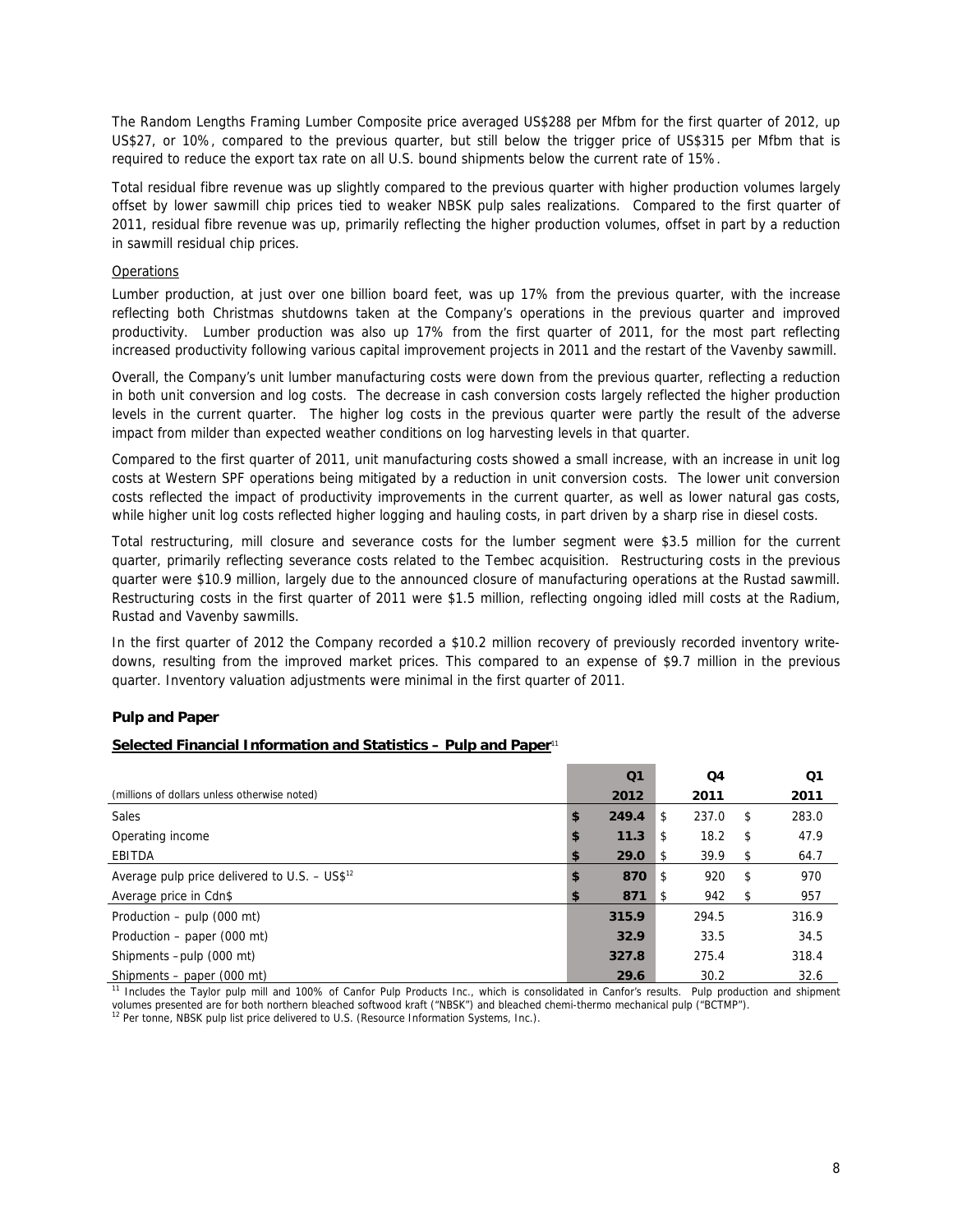#### **Overview**

Operating income for the pulp and paper segment was \$11.3 million for the first quarter of 2012, down \$6.9 million from the previous quarter and down \$36.6 million from the first quarter of 2011. EBITDA for the pulp and paper segment for the first quarter was \$29.0 million, compared to \$39.9 million in the fourth quarter of 2011 and \$64.7 million in the first quarter of 2011.

US dollar NBSK pulp prices were well down from the previous quarter, with prices for U.S. delivery down US\$50 per tonne. Sales realizations were also adversely impacted by the stronger average Canadian dollar compared to the prior quarter. Pulp production was up 7% from the fourth quarter of 2011, mostly due to downtime taken in the prior period for the Northwood upgrade, with the increased production contributing to a reduction in unit cash manufacturing costs. Fibre costs also saw significant reductions in the current period. In addition, results in the prior quarter were adversely impacted by accelerated amortization related to assets replaced during Canfor Pulp's Northwood upgrade.

Lower operating earnings compared to the first quarter of 2011 reflected significant reductions in NBSK pulp prices. Unit manufacturing costs saw a small reduction compared to the first quarter of 2011 as an increase in unit conversion costs was more than offset by lower fibre costs, reflecting a drop in the costs of sawmill residual chips (linked to the NBSK market pulp price).

#### Markets

Global softwood pulp markets appear to be recovering with signs of strength heading into the spring maintenance period. Producer inventory levels decreased through the quarter resulting in price increases for March and April 2012 in some regions.

PPPC13 statistics reported an increase in shipments of bleached softwood sulphate pulp of 6% for the first two months of 2012 as compared to the same period in 2011, with continued strong shipments to China offset by reductions in Europe and North America. PPPC reported global demand for printing and writing papers remained flat for the first two months of 2012 as compared to 2011.

At the end of February 2012, World 2014 producers of bleached softwood pulp inventories were at 31 days of supply. By comparison, December 2011 inventories were at 36 days of supply. Markets conditions are generally considered balanced when inventories are in the 27-30 days of supply range.

#### **Sales**

Shipments of pulp in the first quarter of 2012 were 328,000 tonnes, up 52,000 tonnes, or 19%, from the previous quarter, reflecting increased production levels at Canfor Pulp, and were up 9,000 tonnes, or 3% from the first quarter of 2011.

Prices to the U.S. were at US\$870 per tonne for the quarter for NBSK pulp products, down US\$50 from the previous quarter. The average list price to Europe was down US\$31 at US\$837 per tonne, while Canfor Pulp's list price to China fell US\$33 to US\$697 per tonne. Sales realizations were also adversely impacted by the stronger Canadian dollar. BCTMP sales realizations were also down from the previous quarter, reflecting lower market pricing and the stronger Canadian dollar, although prices showed some improvement towards the end of the period.

NBSK pulp prices were well down from the first quarter of 2011, with prices to the U.S. dropping US\$100 per tonne and prices to Europe down US\$123 per tonne. Canfor Pulp's China list price was also down significantly, dropping over US\$170 per tonne from the comparative period. The slightly weaker Canadian dollar partly offset these price reductions. BCTMP sales realizations were up compared to the first quarter of 2011, largely reflecting the impact of the weaker Canadian dollar.

<sup>&</sup>lt;sup>13</sup> Pulp and Paper Products Council ("PPPC").<br><sup>14</sup> World 20 data is based on twenty producing countries representing 80% of world chemical market pulp capacity and is based on information compiled and prepared by the PPPC.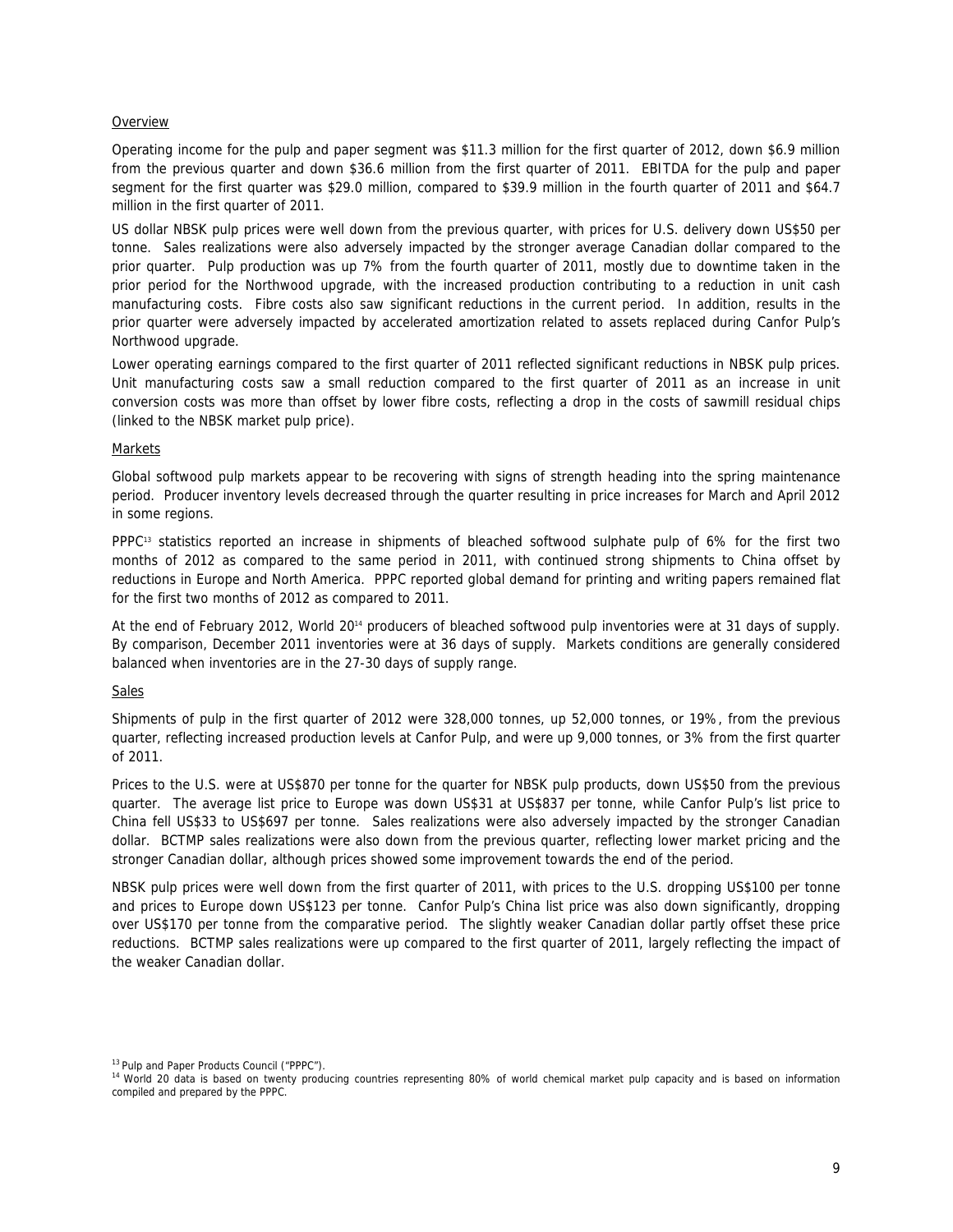#### **Operations**

Pulp production in the first quarter of 2012 was 316,000 tonnes, up 21,000 tonnes, or 7%, from the previous quarter which included downtime for the capital upgrades at Canfor Pulp's Northwood pulp mill. Pulp production was in line with the first quarter of 2011.

Pulp unit manufacturing costs were well down from the previous quarter, reflecting decreases in both unit conversion costs and fibre costs. The reduction in unit cash conversion costs principally reflected the higher production levels in the quarter and lower spending on maintenance, while the lower fibre costs resulted principally from the reduction in sawmill residual chip prices. As mentioned above, prior quarter results were also negatively impacted by accelerated amortization related to assets replaced during the Northwood upgrade.

Compared to the first quarter of 2011, unit manufacturing costs were down slightly, with an increase in conversion costs, reflecting higher chemical costs and higher spending on fixed costs, more than offset by a decrease in fibre costs resulting principally from lower-cost sawmill residual chips.

## **Unallocated and Other Items**

|                                                                     |               | Q <sub>1</sub> |    | Q4     |      | Ο1    |
|---------------------------------------------------------------------|---------------|----------------|----|--------|------|-------|
| (millions of dollars)                                               |               | 2012           |    | 2011   |      | 2011  |
| Operating loss of Panels operations <sup>15</sup>                   |               | $(4.8)$ \$     |    | (18.9) | - \$ | (5.7) |
| Corporate costs                                                     | - 56          | $(7.9)$ \$     |    | (6.6)  | - \$ | (7.4) |
| Finance expense, net                                                | <sup>\$</sup> | $(6.2)$ \$     |    | (5.2)  |      | (7.2) |
| Foreign exchange gain (loss) on long-term debt and investments, net |               | 4.0            | -S | 4.9    | -S   | 4.7   |
| Gain (loss) on derivative financial instruments                     | Ъ.            | 7.4            | -S | 9.6    | -S   | 4.7   |
| Other income (expense), net                                         |               | $(0.2)$ \$     |    | 1.3    |      | (1.7) |

<sup>15</sup> The Panels operations include the Peace Valley OSB (Oriented Strand Board) joint venture, the only facility currently operating, and the Company's Tackama plywood plant, which was closed in January 2012, and its PolarBoard OSB plant, which is currently indefinitely idled.

The panels operations reported an operating loss of \$4.8 million for the first quarter of 2012, compared to a loss of \$18.9 million for the previous quarter. Excluding the impact of inventory valuation adjustments, and prior quarter restructuring and impairment charges, the operating loss of panels operations was \$3.1 million in the first quarter of 2012, compared to \$5.1 million in the previous quarter. This improvement in operating results from the previous quarter principally reflects improved OSB markets, as evidenced by a US\$12 per thousand square feet ("msf") increase in the benchmark OSB price to US\$202 per msf<sup>16</sup>. Excluding inventory valuation adjustments, current quarter results in the panels segment were in line with the first quarter of 2011.

Corporate costs were \$7.9 million for the first quarter of 2012, up \$1.3 million from the previous quarter, largely reflecting costs recorded in the current quarter related to the acquisition of assets from Tembec. Costs in the first quarter of 2011 included a higher share-based compensation expense.

Net finance expense for the first quarter of 2012 was \$6.2 million, up \$1.0 million from the previous quarter, reflecting higher borrowing levels in the current quarter and costs associated with the issuance of new term debt (more details in Liquidity and Financial Requirements section below). Compared to the first quarter of 2011, finance expense was down \$1.0 million, reflecting a lower average debt level through the quarter and a lower accretion expense on the deferred reforestation obligation.

The Company recorded a foreign exchange translation gain on its US dollar denominated debt, net of investments, of \$4.0 million for the first quarter of 2012, as a result of the strengthening of the Canadian dollar against the US dollar, which rose almost 2% between the respective quarter ends. In the fourth quarter of 2011, the Company recorded a translation gain of \$4.9 million, while the first quarter of 2011 showed a gain of \$4.7 million.

The Company uses a variety of derivative financial instruments as partial economic hedges against unfavourable changes in foreign exchange rates, energy costs, lumber prices and interest rates. For the first quarter of 2012, the Company recorded a net gain of \$7.4 million related to its derivative financial instruments, reflecting gains on US dollar forward contracts and collars related to the strengthening of the Canadian dollar, and gains on lumber futures and diesel derivatives.

<sup>&</sup>lt;sup>16</sup> Oriented Strand Board, North Central price, 7/16" (Source – Random Lengths Publications, Inc.)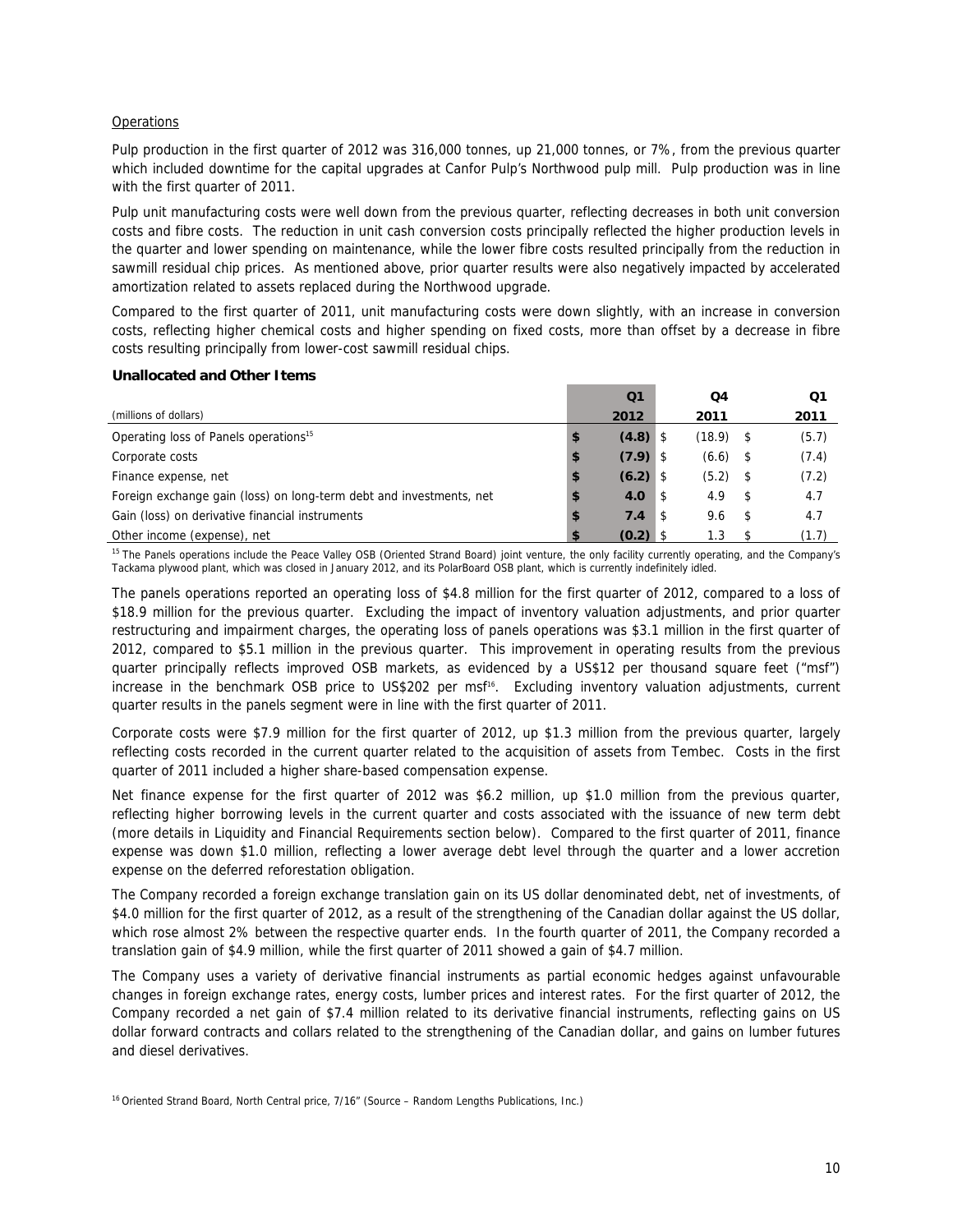The following table summarizes the gains (losses) on derivative financial instruments for the comparable periods:

|                                                |               | Q <sub>1</sub> |   | Q4    |      | Q1   |
|------------------------------------------------|---------------|----------------|---|-------|------|------|
| (millions of dollars)                          |               | 2012           |   | 2011  |      | 2011 |
| Foreign exchange collars and forward contracts | <sup>\$</sup> | 2.9            | S | 9.3   |      | 1.9  |
| Energy derivatives                             | <b>S</b>      | 1.2            | S | 0.9   | -S   | 0.9  |
| Lumber futures                                 | <b>S</b>      | 3.0            | S | (0.6) | - \$ | 1.9  |
| Interest rate swaps                            |               | 0.3            |   | -     |      |      |
|                                                | \$            | 7.4            |   | 9.6   |      | 4.7  |

Other expense, net of \$0.2 million includes a \$1.3 million gain relating to the change in fair value of the Company's investment in asset-backed commercial paper ("ABCP"). This compares to an ABCP-related gain of \$0.5 million in the previous quarter and a \$1.1 million gain in the first quarter of 2011. The current quarter gain was offset by unfavourable foreign exchange movements on US dollar denominated cash, receivables and payables of Canadian operations of \$1.2 million, compared to a loss in the previous quarter of \$2.1 million and a loss of \$2.5 million in the first quarter of 2011.

Other income in the previous quarter also included a \$2.2 million positive fair value adjustment related to a royalty agreement associated with the sale of the operating assets of Howe Sound Pulp and Paper Limited Partnership in late 2010.

# **Other Comprehensive Income (Loss)**

The following table summarizes Canfor's Other Comprehensive Income (Loss) for the comparable periods:

|                                                                 | Q1         | Q4    | Ο1    |
|-----------------------------------------------------------------|------------|-------|-------|
| (millions of dollars)                                           | 2012       | 2011  | 2011  |
| Foreign exchange translation differences for foreign operations | $(3.6)$ \$ | (4.3) | (6.2) |
| Defined benefit actuarial gain (loss), net of tax               | $(5.3)$ \$ | 10.7  | 2.2   |
| Other comprehensive income (loss), net of tax                   | $(8.9)$ \$ |       | (4.0) |

In the first quarter of 2012, the Company recorded an after-tax charge to other comprehensive income of \$5.3 million in relation to changes in the valuation of its defined benefit post-employment compensation plans. The charge reflects a reduction in the discount rate used to value the plans, offset in part by a gain on plan assets that was higher than the expected gain for the quarter. In the previous quarter a credit of \$10.7 million was recorded, reflecting gains on plan assets, offset in part by losses on non-pension retirement benefit plan liabilities due to a reduction in the discount rate and changes to other assumptions. An after-tax gain of \$2.2 million was recorded in the first quarter of 2011.

In addition, the Company recorded a charge of \$3.6 million to other comprehensive income in the first quarter for foreign exchange differences for foreign operations, reflecting the strengthening of the Canadian dollar by almost 2% over the quarter. This compared to charges of \$4.3 million in the previous quarter and \$6.2 million in the first quarter of 2011, with the Canadian dollar also strengthening in those periods.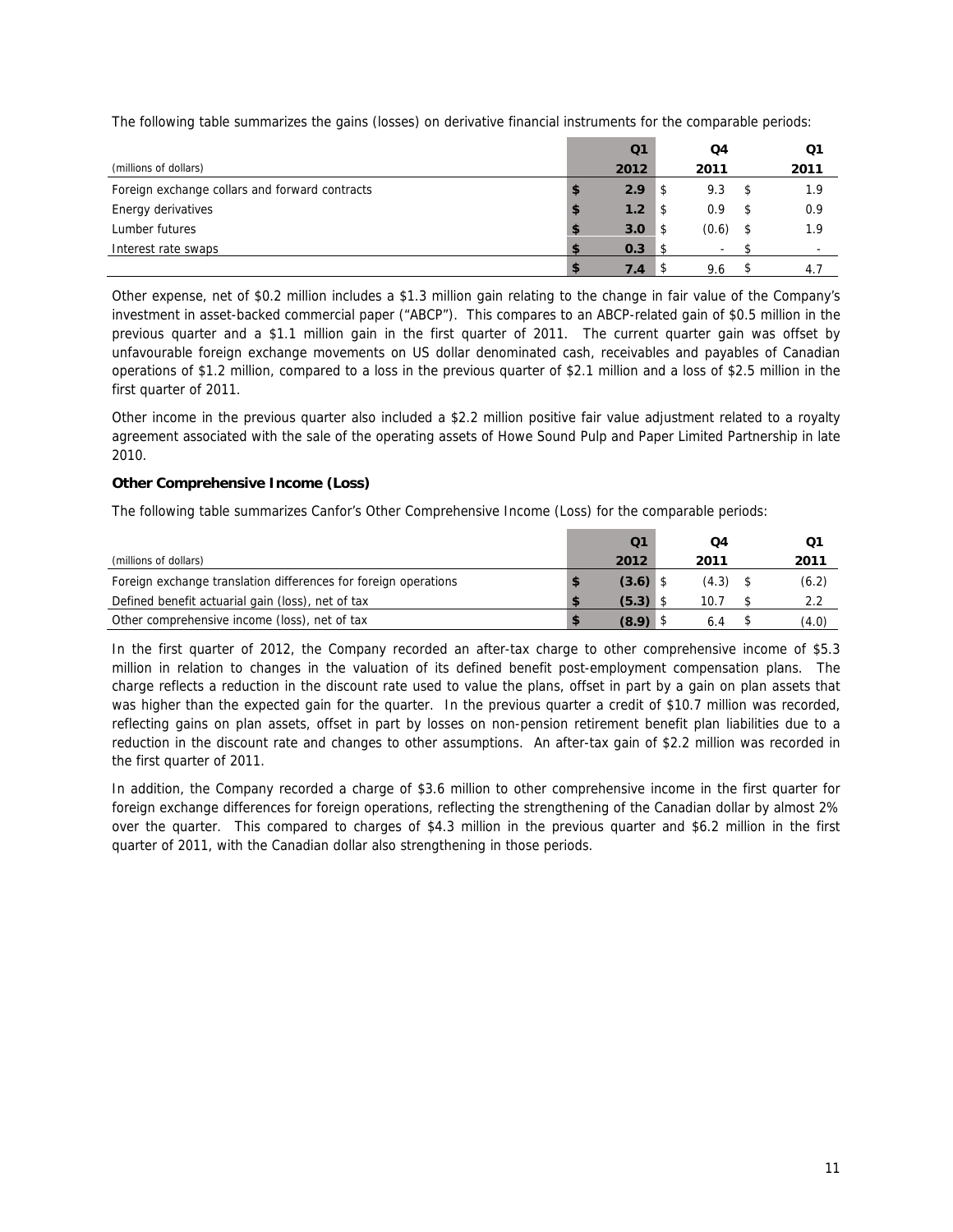# **SUMMARY OF FINANCIAL POSITION**

The following table summarizes Canfor's cash flow and selected ratios for and as at the end of the following periods:

|                                                     | Q <sub>1</sub>     | Q4     |    | Q <sub>1</sub> |
|-----------------------------------------------------|--------------------|--------|----|----------------|
| (millions of dollars)                               | 2012               | 2011   |    | 2011           |
| Increase (decrease) in cash and cash<br>equivalents | \$<br>$(20.2)$ \$  | (72.4) | S  | (87.8)         |
| Operating activities                                | \$<br>$(55.2)$ \$  | 38.0   | S  | (6.0)          |
| Financing activities                                | \$<br>137.0        | (17.6) | s. | (75.0)         |
| Investing activities                                | \$<br>$(102.0)$ \$ | (92.8) | -S | (6.8)          |
| Ratio of current assets to current liabilities      | 1.6:1              | 1.5:1  |    | 2.0:1          |
| Net debt to capitalization                          | 22.0%              | 13.4%  |    | 6.6%           |
| ROIC - Consolidated <sup>17</sup>                   | $(1.4)$ %          | (4.1)% |    | 0.4%           |
| ROCE - Canfor solid wood business <sup>18</sup>     | (1.2)%             | (5.5)% |    | (0.3)%         |

<sup>17</sup> Consolidated Return on Invested Capital ("ROIC") is equal to operating income/loss, plus realized gains/losses on derivatives and other income/expense, all net of minority interest, divided by the average invested capital during the year. Invested capital is equal to capital assets, plus long-term investments and net non-cash working capital, all excluding

<sup>18</sup> Return on Capital Employed ("ROCE") for the Canfor solid wood business represents consolidated ROCE adjusted to remove the Company's interest in the Peace Valley OSB Joint Venture and pulp and paper operations, including Canfor Pulp and the Taylor pulp mill. Consolidated ROCE is equal to shareholder net income for the period plus finance expense, after tax, divided by the average capital employed during the period (which consists of current and long-term debt and operating loans, and shareholders' equity, less cash and temporary investments).

#### **Changes in Financial Position**

Operating activities used cash of \$55.2 million in the first quarter of 2012, compared to cash generated of \$38.0 million in the previous quarter. The variance resulted principally from working capital movements, most significantly the Company's seasonal build of log inventory ahead of spring break-up and to a lesser extent a reduction in accounts receivable in the prior quarter. Compared to the first quarter of 2011, cash earnings were lower, while overall working capital movements were similar.

Financing activities generated cash of \$137.0 million in the current quarter, compared to \$17.6 million used in the previous quarter and \$75.0 million used in the first quarter of 2011. The current quarter's cash flows included \$100.0 million of new term debt and \$94.0 million drawn on the Company's operating lines of credit. Partially offsetting these inflows was a \$49.9 million (US\$50.0 million) repayment of term debt made in the quarter. A term debt repayment was also made in the first quarter of 2011, in the amount of \$33.8 million. Cash distributions to non-controlling interests were \$4.3 million in the first quarter of 2012 (Q4 2011: \$11.4 million; Q1 2011: \$38.0 million). Finance expenses paid in the current quarter were \$3.1 million, down from \$6.2 million in the previous quarter, reflecting timing of payments, and in line with the first quarter of 2011.

Investing activities used cash of \$102.0 million in the first quarter of 2012, compared to \$92.8 million in the fourth quarter of 2011 and \$6.8 million in the first quarter of 2011, which included \$29.7 million of proceeds received from the redemption of ABCP. Cash used for capital additions in the current quarter was \$53.6 million, down significantly from the previous quarter but slightly higher than the first quarter of 2011. In the lumber segment, capital additions for the current quarter were \$26.9 million, including a planer upgrade at the Company's Grande Prairie sawmill. Capital expenditures for the pulp and paper segment for the first quarter of 2012 were \$26.7 million, with \$7.9 million received under the Green Transformation Program.

Investing activities in the current quarter also included the acquisition of Tembec Industries Ltd.'s southern British Columbia Interior wood products assets, for a purchase price including working capital of approximately \$65 million, subject to final adjustments. The purchase included Tembec's Elko and Canal Flats sawmills, approximately 1.1 million cubic metres of combined Crown, private land and contract allowable cut, and a long term agreement to provide residual fibre supply for Tembec's Skookumchuck pulp mill.

#### **Liquidity and Financial Requirements**

At March 31, 2012, the Company on a consolidated basis had cash of \$8.7 million and \$94.0 million drawn on its operating lines of credit, with an additional \$29.0 million reserved for several standby letters of credit. Total remaining available operating lines of credit were \$307.4 million. The Company and Canfor Pulp remained in compliance with the covenants relating to their operating lines of credit and long-term debt during the quarter, and expect to remain so for the foreseeable future.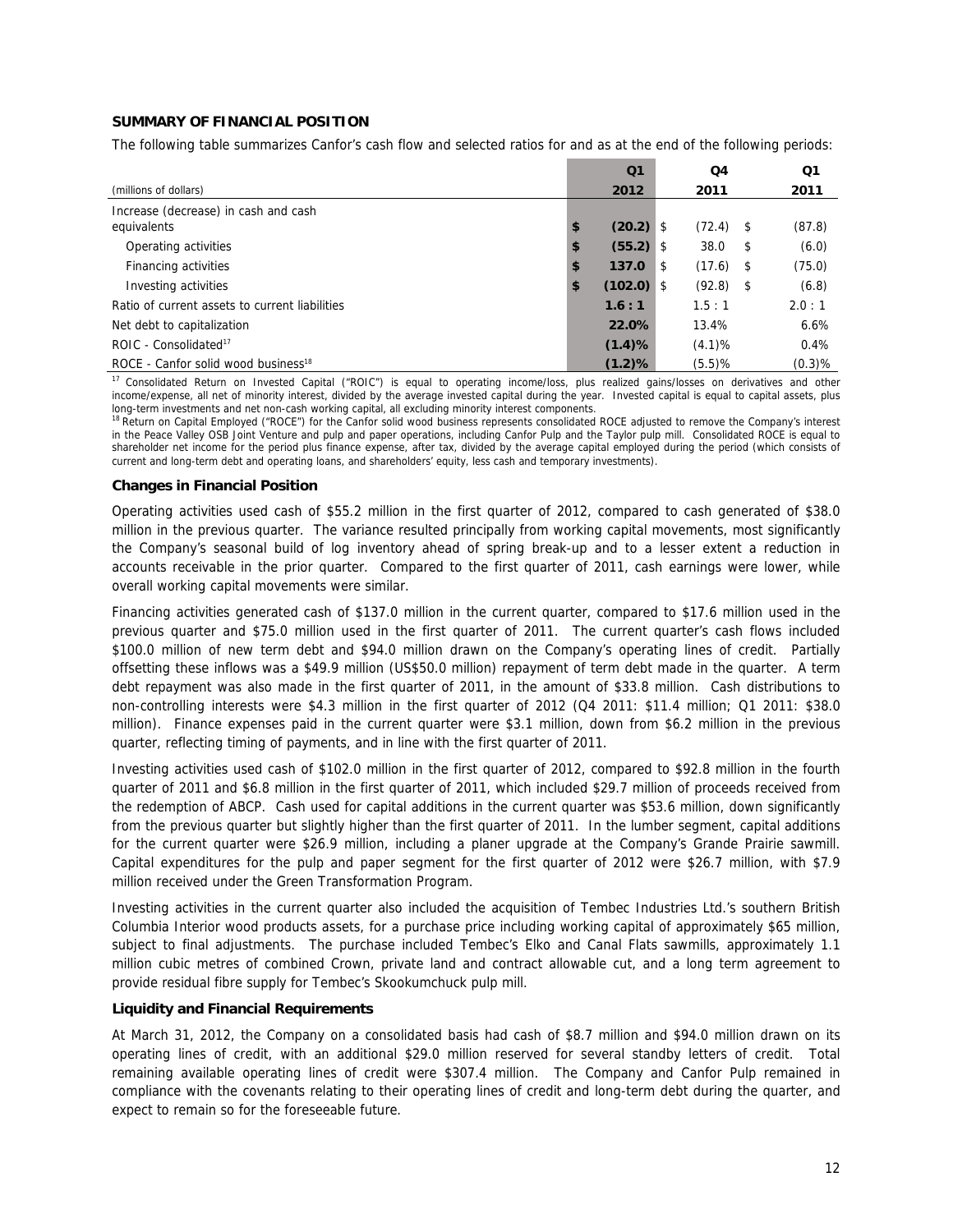The new term debt of \$100.0 million was used to fund the US\$50.0 million term debt repayment on February 1, 2012 and the acquisition of assets from Tembec. The new debt is in the form of an unsecured non-revolving term loan, with a maturity date of February 13, 2017. Interest rates are floating based on the lenders' Canadian prime rate or bankers acceptances. During the first quarter of 2012 the Company also put in place \$75.0 million of floating to fixed interest rate swaps, with an additional \$25.0 million put in place in early April 2012.

Canfor has US\$75.0 million of term debt that is scheduled for repayment on April 1, 2013, and Canfor Pulp has US\$110.0 million of term debt that is scheduled for repayment on November 30, 2013.

The Company's consolidated net debt to total capitalization at the end of the first quarter of 2012 was 22.0%. For Canfor, excluding Canfor Pulp, net debt to capitalization at the end of the first quarter was 20.2%.

## **Softwood Lumber Agreement ("SLA") Update**

On January 18, 2011, the U.S. triggered the arbitration provision of the 2006 Softwood Lumber Agreement ("SLA") by delivering a Request for Arbitration. The U.S. claims that the province of British Columbia ("BC") has not properly applied the timber pricing system grandparented in the SLA. The U.S. also claims that subsequent to 2006, BC made additional changes to the timber pricing system which had the effect of reducing timber prices. The claim focuses on substantial increases in Grade 4 (non sawlog or low grade) volumes commencing in 2007. It is alleged that timber was scaled and graded as Grade 4 that did not meet the criteria for that grade, and was accordingly priced too low.

As the arbitration is a state-to-state international dispute under the SLA, Canada prepared a defence to the claim with the assistance of the BC provincial government and the BC lumber industry. In August 2011, the U.S. filed a detailed statement of claim with the arbitration panel, which Canada responded to in November 2011. The U.S. subsequently filed a reply, to which Canada filed a response in early February 2012. During the quarter, a hearing was held before the arbitration panel, which is not expected to render its decision until the second half of 2012. It is not possible at this time to predict the outcome or the value of any final claim, and accordingly no provision has been recorded by the Company.

#### **CPPI Share Exchange**

On March 2, 2012, Canadian Forest Products Ltd. ("CFP"), a wholly owned subsidiary of Canfor, acquired 35,776,483 common shares of Canfor Pulp Products, Inc. ("CPPI") in exchange for its 35,776,483 Class B Exchangeable LP Units of Canfor Pulp Limited Partnership ("CPLP") and 35,776,483 common shares of Canfor Pulp Holding Inc. ("Canfor Holding"), pursuant to the terms of an Exchange Agreement made as of January 1, 2011 among CFP, CPPI, Canfor Holding and CPLP.

Prior to the share exchange, CFP and CPPI entered into a dividend waiver agreement, waiving CFP's right to the first \$7.8 million of future dividends declared by CPPI.

# **OUTLOOK**

#### **Lumber**

For the second quarter of 2012, North American lumber demand is projected to continue its modest recovery, driven by a seasonal increase in activity. The repair and remodeling sector is currently forecast to continue its recovery through the rest of the year. New and existing home inventories are anticipated to continue to trend downwards with low mortgage rates attracting prospective homebuyers. With inventories in China returning to more normal levels, low grade lumber prices to China are projected to see a marked improvement in the second quarter.

#### **Pulp and Paper**

The global softwood pulp market is projected to improve modestly through the second quarter of 2012. Producer inventories have steadily declined through the first quarter and, with a majority of mills heading into the annual spring maintenance period, prices are projected to rise in the short term. Canfor Pulp announced NBSK pulp list price increases for April of US\$30 in North America, to US\$900 per tonne, and US\$20 in Europe to US\$870 per tonne. Canfor Pulp's price for China was announced at US\$740 per tonne for April, a US\$30 increase from March.

#### **OUTSTANDING SHARES**

At April 25, 2012, there were 142,705,764 common shares outstanding.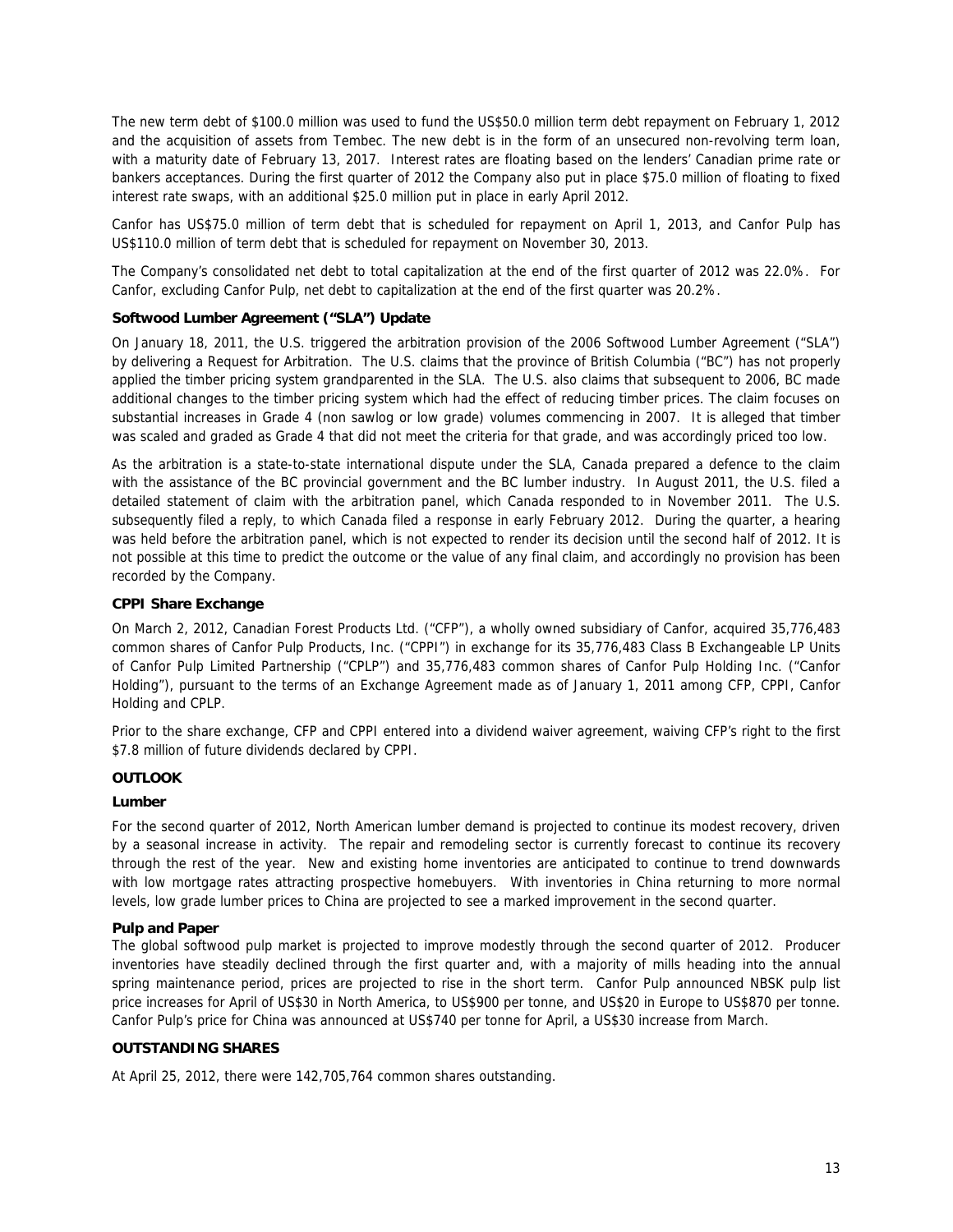#### **CRITICAL ACCOUNTING ESTIMATES**

The preparation of financial statements in conformity with International Financial Reporting Standards requires management to make estimates and assumptions that affect the amounts recorded in the financial statements. On an ongoing basis, management reviews its estimates, including those related to useful lives for amortization, impairment of long-lived assets, certain accounts receivable, pension and other employee future benefit plans and asset retirement and deferred reforestation obligations based upon currently available information. While it is reasonably possible that circumstances may arise which cause actual results to differ from these estimates, management does not believe it is likely that any such differences will materially affect the Company's financial condition.

#### **CHANGES IN ACCOUNTING POLICY**

Effective January 1, 2012, the Company retroactively changed its accounting policy for the presentation of interest expense and expected rate of return on assets of defined benefit post-retirement plans. The net expense has been reclassified from operating income, included in manufacturing and product costs and in selling and administration costs, to net finance expense. Management considers the classification of net pension interest expense as a finance expense more accurately reflects the nature of this cost. The effect on the three months ended March 31, 2011 is an increase in operating income and an increase in net finance expense of \$0.9 million. There is no impact on amounts recorded in the consolidated balance sheet or opening equity as at January 1, 2012.

#### **NEW ACCOUNTING PRONOUNCEMENTS**

In the first half of 2011, the International Accounting Standards Board ("IASB") issued a number of new and revised accounting standards which are effective for annual periods beginning on or after January 1, 2013, with early adoption permitted. These new and revised accounting standards have not yet been adopted by Canfor and the Company does not plan to early adopt any of the standards.

The following new or revised standards are not expected to have a material impact on the amounts recorded in the financial statements of Canfor:

- IFRS 10, Consolidated Financial Statements;
- IFRS 12, Disclosure of Interests in Other Entities;
- IAS 27, Separate Financial Statements; and
- IFRS 13, Fair Value Measurement.

The Company is still in the process of assessing the full impact, if any, of the following new or revised standards:

- IFRS 11, Joint Arrangements;
- Amended IAS 19, *Employee Benefits;* and
- Amended IAS 28, Investments in Associates and Joint Ventures.

In the first half of 2011, the IASB also issued amended IAS 1, Presentation of Financial Statements, which is effective for annual periods beginning on or after July 1, 2012 and IFRS 9, Financial Instruments, which is effective for annual periods beginning on or after January 1, 2015, with early adoption permitted. IAS 1 and IFRS 9 are not expected to have a material impact on amounts recorded in the financial statements of Canfor.

Further details of the new or revised accounting standards and potential impact on Canfor can be found in Canfor's Annual Report for the year ended December 31, 2011.

#### **INTERNAL CONTROLS OVER FINANCIAL REPORTING**

During the quarter ended March 31, 2012, there were no changes in the Company's internal controls over financial reporting that materially affected, or would be reasonably likely to materially affect, such controls.

#### **RISKS AND UNCERTAINTIES**

Canfor Pulp's collective agreements with the CEP (Communications, Energy and Paperworkers Union) and PPWC (Pulp, Paper and Woodworkers of Canada) have terms expiring on April 30, 2012.

A comprehensive discussion of risks and uncertainties is included in the Company's 2011 annual statutory reports which are available on www.canfor.com or www.sedar.com.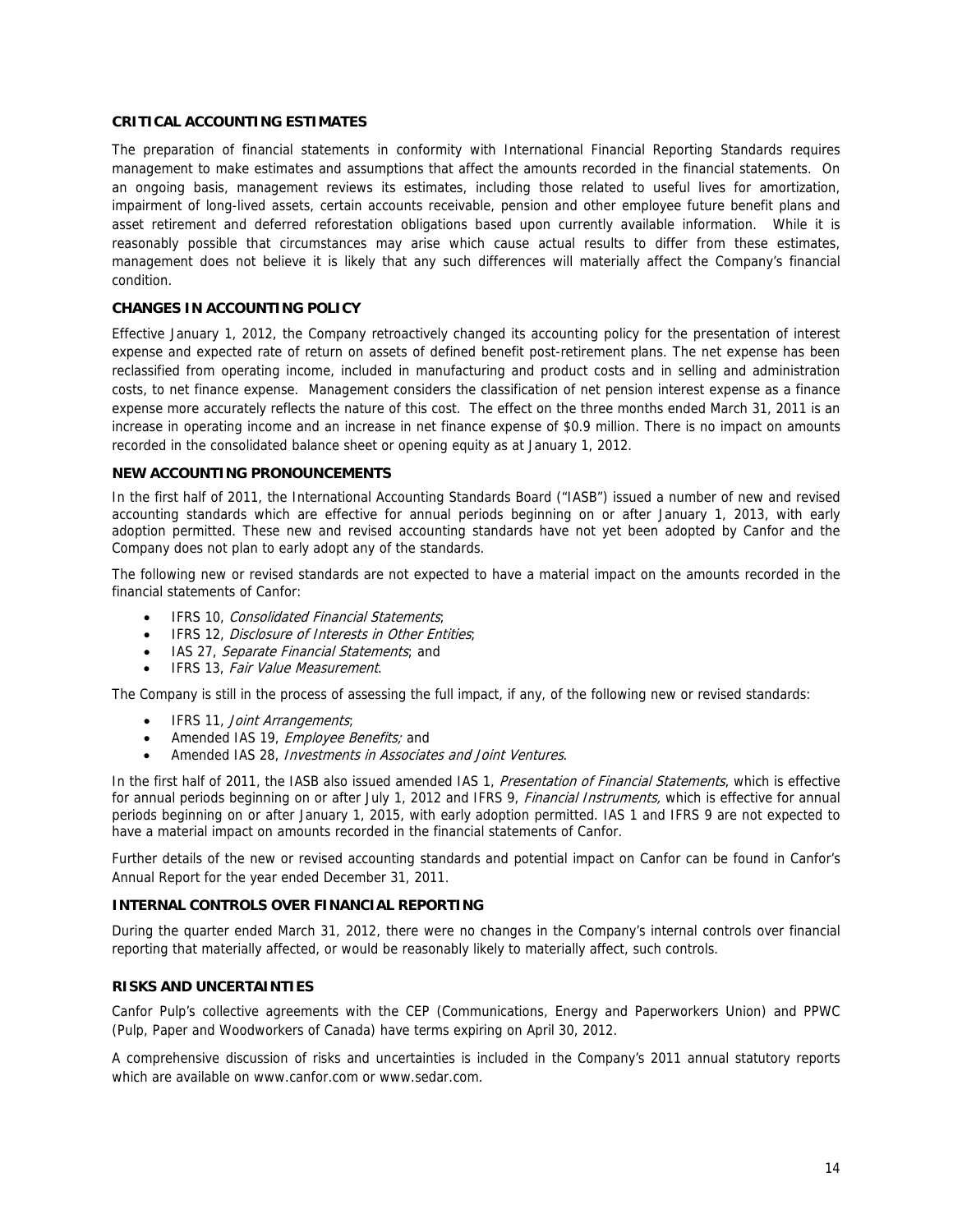# **SELECTED QUARTERLY FINANCIAL INFORMATION**<sup>19</sup>

|                                                            | Q <sub>1</sub><br>2012 |     | Q4<br>2011 | Q <sub>3</sub><br>2011 |    | Q <sub>2</sub><br>2011 |      | Q <sub>1</sub><br>2011 |      |       | Q <sub>4</sub><br>2010 | Q3<br>2010 |               | Q2<br>2010 |
|------------------------------------------------------------|------------------------|-----|------------|------------------------|----|------------------------|------|------------------------|------|-------|------------------------|------------|---------------|------------|
| Sales and income (millions of dollars)                     |                        |     |            |                        |    |                        |      |                        |      |       |                        |            |               |            |
| Sales                                                      | \$<br>607.6            | \$  | 576.2      | \$<br>602.1            | Ŝ. | 619.1                  | \$   | 624.0                  | Ŝ.   | 629.1 | \$                     | 588.7      | \$            | 634.7      |
| Operating income (loss)                                    | \$<br>(21.5)           | \$  | (63.1)     | \$<br>15.4             | \$ | 27.4                   | \$   | 32.3                   | \$   | 43.9  | \$                     | 34.2       | \$            | 71.3       |
| Net income (loss)                                          | \$<br>$(10.9)$ \$      |     | (38.1)     | \$<br>$(9.6)$ \$       |    | 26.2                   | \$   | 32.3                   | \$   | 55.4  | \$                     | 37.2       | Ŝ.            | 43.7       |
| Shareholder net income (loss)                              | \$<br>(16.2)           | \$  | (44.1)     | \$<br>$(21.6)$ \$      |    | 2.1                    | \$   | 7.0                    | \$   | 31.4  | \$                     | 9.1        | \$            | 21.1       |
| Per common share (dollars)                                 |                        |     |            |                        |    |                        |      |                        |      |       |                        |            |               |            |
| Shareholder net income (loss) – basic and<br>diluted       | \$<br>(0.11)           | -\$ | (0.31)     | \$<br>(0.15)           | \$ | 0.01                   | -\$  | 0.05                   | \$   | 0.22  | \$                     | 0.06       | \$            | 0.15       |
| <b>Statistics</b>                                          |                        |     |            |                        |    |                        |      |                        |      |       |                        |            |               |            |
| Lumber shipments (MMfbm)                                   | 994                    |     | 974        | 969                    |    | 973                    |      | 857                    |      | 885   |                        | 865        |               | 865        |
| OSB shipments (MMsf 3/8")                                  | 65                     |     | 75         | 62                     |    | 69                     |      | 63                     |      | 57    |                        | 58         |               | 72         |
| Pulp shipments (000 mt)                                    | 328                    |     | 275        | 291                    |    | 303                    |      | 318                    |      | 331   |                        | 277        |               | 301        |
| Average exchange rate - US\$/Cdn\$                         | \$<br>0.999            | \$  | 0.977      | \$1.020                | \$ | 1.033                  | \$   | 1.014                  | \$   | 0.987 | \$                     | 0.962      | \$            | 0.973      |
| Average Western SPF 2x4 #2&Btr lumber<br>price (US\$)      | \$<br>266              | \$  | 238        | \$<br>246              | \$ | 240                    | - \$ | 296                    | -\$  | 269   | \$                     | 223        | <sup>\$</sup> | 266        |
| Average SYP (East) 2x4 #2 lumber price<br>(US\$)           | \$<br>298              | \$  | 260        | \$<br>259              | \$ | 251                    | \$   | 302                    | - \$ | 256   | \$                     | 243        | Ŝ.            | 379        |
| Average OSB price - North Central (US\$)                   | \$<br>202              | \$  | 190        | \$<br>184              | \$ | 172                    | \$   | 199                    | \$   | 191   | \$                     | 178        | -\$           | 295        |
| Average NBSK pulp list price delivered to<br>$U.S.$ (US\$) | \$<br>870              | \$  | 920        | \$<br>993              | \$ | 1,025                  | \$   | 970                    | \$   | 967   | \$                     | 1,000      | \$            | 993        |

<sup>19</sup> Certain prior period amounts have been restated due to a change in accounting policy for treatment of net interest expense for defined benefit postretirement plans. Further details can be found in the "Changes in Accounting Policy" section earlier in this document.

In addition to exposure to changes in product prices and foreign exchange, the Company's financial results are impacted by seasonal factors such as weather and building activity. Adverse weather conditions can cause logging curtailments, which can affect the supply of raw materials to manufacturing facilities. Market demand also varies seasonally to some degree. For example, building activity and repair and renovation work, which affects demand for lumber products, is generally stronger in the spring and summer months. These factors, along with global supply and demand conditions, affect the Company's shipment volumes.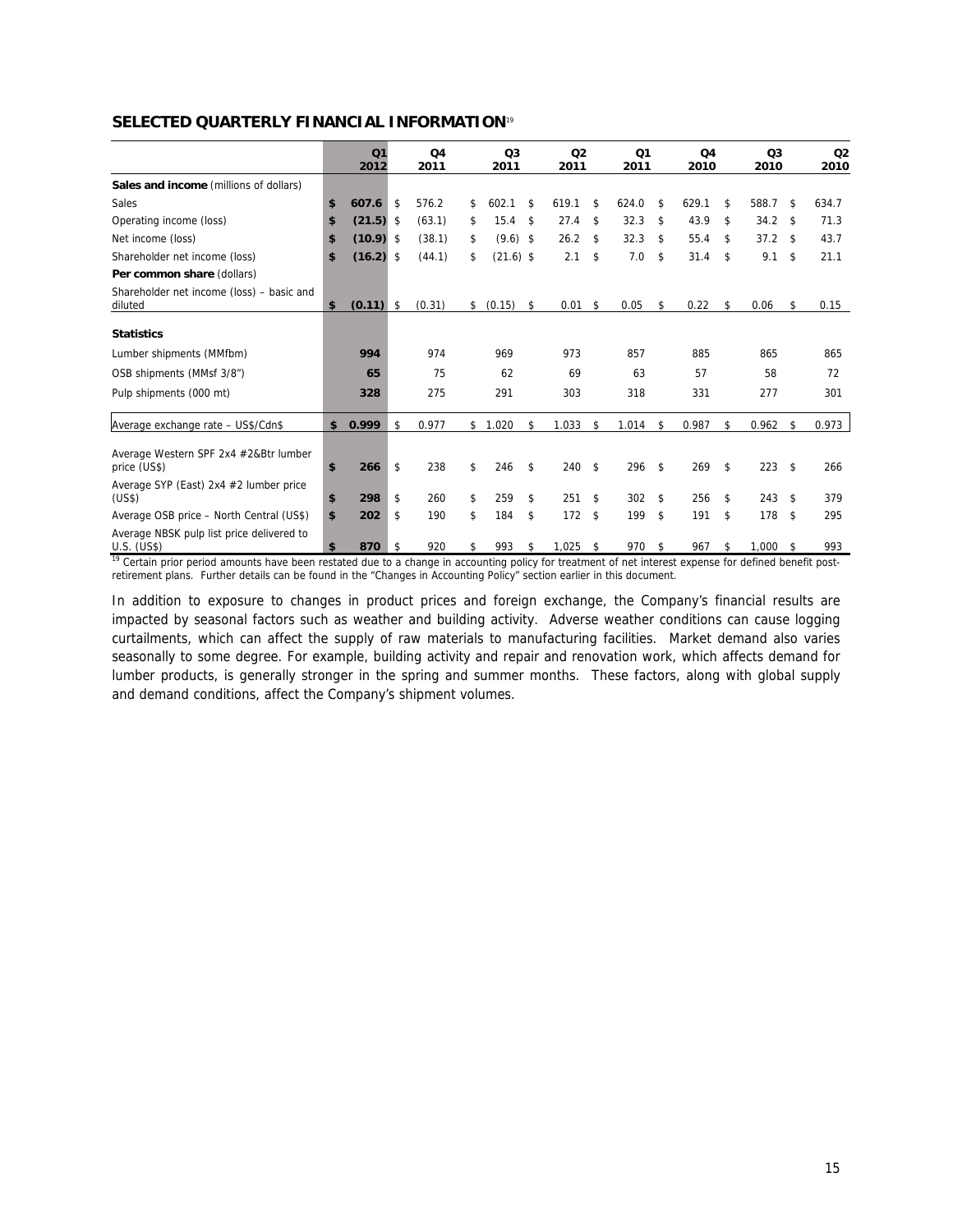Other material factors that impact the comparability of the quarters are noted below:

| After-tax impact, net of non-controlling<br>interests <sup>20</sup>                  |    |                        |             |                      |     |                          |     |                        |    |                        |             |      |                   |            |
|--------------------------------------------------------------------------------------|----|------------------------|-------------|----------------------|-----|--------------------------|-----|------------------------|----|------------------------|-------------|------|-------------------|------------|
| (millions of dollars, except for per share<br>amounts)                               |    | Q <sub>1</sub><br>2012 |             | Q4<br>2011           |     | Q <sub>3</sub><br>2011   |     | Q <sub>2</sub><br>2011 |    | Q <sub>1</sub><br>2011 | Q4<br>2010  |      | Q3<br>2010        | Q2<br>2010 |
| Shareholder net income (loss), as<br>reported                                        | \$ | $(16.2)$ \$            |             | (44.1)               | \$  | $(21.6)$ \$              |     | $2.1$ \$               |    | 7.0~\$                 | $32.9$ \$   |      | $9.1$ \$          | 21.1       |
| Foreign exchange (gain) loss on long-term<br>debt and investments, net               | \$ | (2.7)                  | \$          | (3.3)                | \$  | $11.0$ \$                |     | $(1.4)$ \$             |    | $(3.0)$ \$             | $(6.9)$ \$  |      | $(6.3)$ \$        | 9.0        |
| (Gain) loss on derivative financial<br>instruments                                   | \$ | (5.1)                  | \$          | (6.7)                | -\$ | $7.0$ \$                 |     | $(0.7)$ \$             |    | $(2.9)$ \$             | $(0.5)$ \$  |      | $(1.1)$ \$        | 1.1        |
| Decrease (increase) in fair value of asset-<br>backed commercial paper               | \$ | (1.1)                  | \$          | (0.5)                | \$  | 1.8 <sup>5</sup>         |     | $(0.5)$ \$             |    | $(1.0)$ \$             | $(5.5)$ \$  |      | - \$              |            |
| Costs recorded in relation to Tembec<br>acquisition                                  | \$ | 2.8                    | \$          |                      | \$  | $\overline{\phantom{0}}$ | -\$ | - \$                   |    | - \$                   |             | - \$ | $-$ \$            |            |
| Mill closure provisions                                                              | \$ |                        | \$          | 17.0                 | \$  | $-5$                     |     | - \$                   |    | $-$ \$                 |             | - \$ | $13.0$ \$         |            |
| Asset impairment charges                                                             | \$ |                        | \$          | 5.5                  | \$  | $-$ \$                   |     | - \$                   |    | - \$                   | - \$        |      | $-$ \$            |            |
| Restructuring costs related to changes in<br>management group                        | \$ |                        | \$          |                      | \$  | $-5$                     |     | 2.6 <sup>5</sup>       |    | - \$                   |             | - \$ | $-$ \$            |            |
| Gain on sale of operating assets of Howe<br>Sound Pulp and Paper Limited Partnership | \$ |                        | \$          |                      | \$  |                          | \$  | $-$ \$                 |    | - \$                   | $(4.9)$ \$  |      | - \$              |            |
| Net impact of above items                                                            | \$ | (6.1)                  | \$          | 12.0                 | \$  | 19.8 <sup>5</sup>        |     | $-$ \$                 |    | $(6.9)$ \$             | $(17.8)$ \$ |      | 5.6 <sup>3</sup>  | 10.1       |
| Adjusted shareholder net income<br>(loss)                                            | \$ | $(22.3)$ \$            |             | (32.1)               | \$  | $(1.8)$ \$               |     | $2.1$ \$               |    | $0.1$ \$               | $15.1$ \$   |      | 14.7 <sup>°</sup> | 31.2       |
| Shareholder net income (loss) per<br>share (EPS), as reported                        | \$ | $(0.11)$ \$            |             | $(0.31)$ \$          |     | (0.15)                   | \$  | $0.01$ \$              |    | 0.05<br>\$             | 0.23        | \$   | $0.06$ \$         | 0.15       |
| Net impact of above items per share                                                  | \$ | $(0.05)$ \$            |             | 0.09                 | \$  | 0.14                     |     | 0.00                   | \$ | (0.05)<br>\$           | (0.12)      | \$   | $0.04$ \$         | 0.07       |
| Adjusted not income (loss) per share                                                 | ¢  | (0.14)                 | $\triangle$ | $(0, 22)$ $\uparrow$ |     | (0.01)                   | ¢   | 0.01                   | ¢  | n nn<br>¢              | 0.11        | ¢    | <u>በ 1 በ    ቂ</u> | ∩າາ        |

Adjusted net income (loss) per share | \$ (0.16) | \$ (0.22) | \$ (0.01) | \$ 0.01 | \$ 0.00 | \$ 0.11 | \$ 0.10 | \$ 0.22<br><sup>20</sup> Certain prior period amounts have been restated due to a change in accounting policy for treatment of retirement plans. Further details can be found in the "Changes in Accounting Policy" section earlier in this document.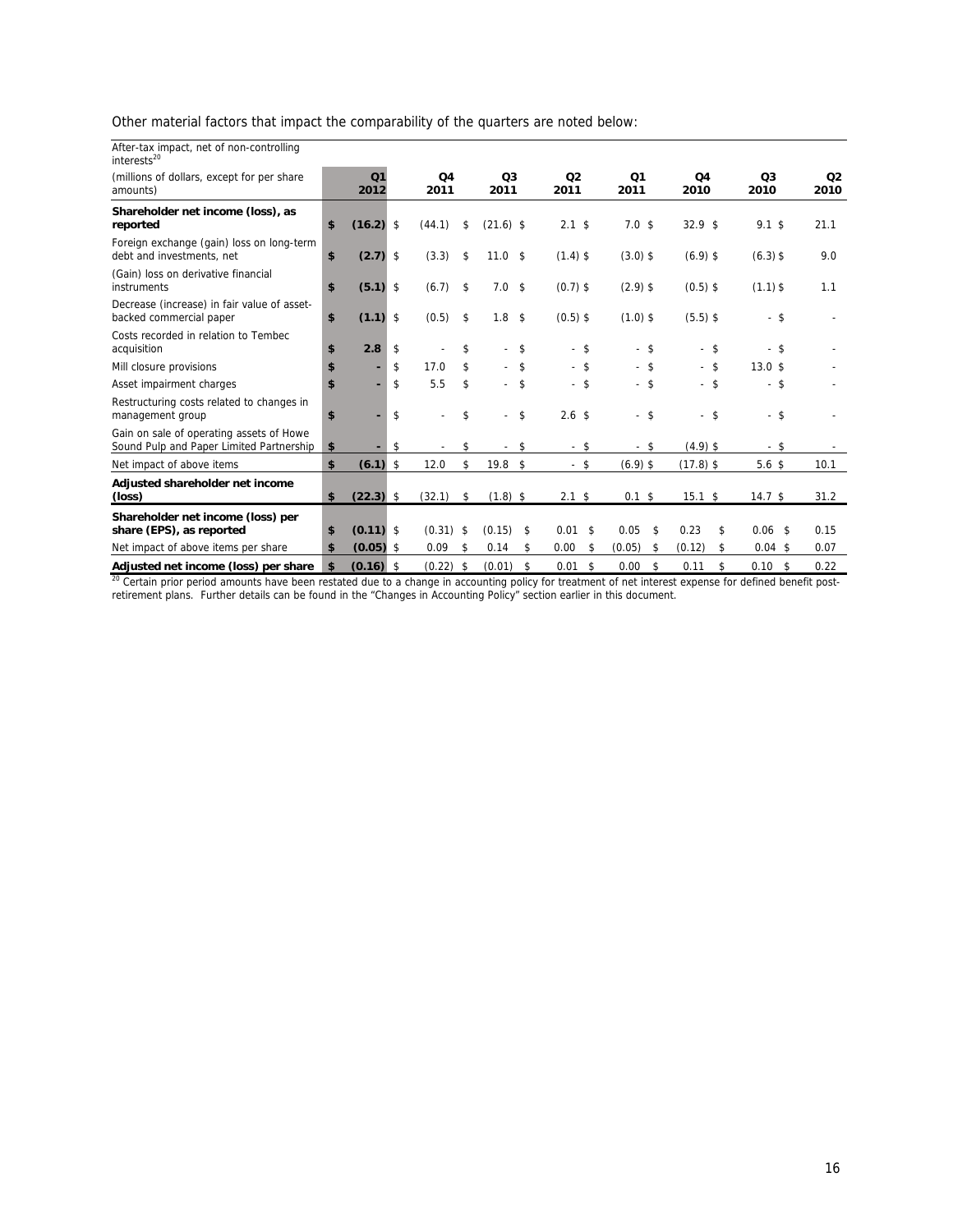# **Canfor Corporation Condensed Consolidated Balance Sheets**

|                                                                                           | As at             | As at                |
|-------------------------------------------------------------------------------------------|-------------------|----------------------|
| (millions of Canadian dollars, unaudited)                                                 | March 31,<br>2012 | December 31,<br>2011 |
| <b>ASSETS</b>                                                                             |                   |                      |
| <b>Current assets</b>                                                                     |                   |                      |
| \$<br>Cash and cash equivalents                                                           | 8.7               | \$<br>28.9           |
| Accounts receivable<br>- Trade                                                            | 130.7             | 105.1                |
| - Other                                                                                   | 53.7              | 65.7                 |
| Inventories (Note 2)                                                                      | 463.9             | 348.3                |
| Prepaid expenses                                                                          | 19.4              | 20.4                 |
| Total current assets                                                                      | 676.4             | 568.4                |
| Property, plant and equipment                                                             | 1,142.3           | 1,139.2              |
| <b>Timber licenses</b>                                                                    | 564.6             | 530.1                |
| Goodwill and other intangible assets                                                      | 80.8              | 83.0                 |
| Long-term investments and other (Note 3)                                                  | 62.9              | 62.8                 |
| Deferred income taxes, net                                                                | 47.2              | 18.1                 |
| \$<br><b>Total assets</b>                                                                 | 2,574.2           | \$<br>2,401.6        |
|                                                                                           |                   |                      |
| <b>LIABILITIES</b>                                                                        |                   |                      |
| <b>Current liabilities</b><br>\$                                                          | 94.0              | \$                   |
| Operating loans (Note 4(a))                                                               | 286.8             | 290.5                |
| Accounts payable and accrued liabilities<br>Current portion of long-term debt (Note 4(b)) |                   | 50.9                 |
| Current portion of deferred reforestation obligations                                     | 37.8              | 31.6                 |
|                                                                                           |                   |                      |
| <b>Total current liabilities</b>                                                          | 418.6             | 373.0                |
| <b>Long-term debt</b> (Note $4(b)$ )                                                      | 284.8             | 188.1                |
| <b>Retirement benefit obligations</b>                                                     | 295.4             | 298.3                |
| Deferred reforestation obligations                                                        | 88.6<br>17.6      | 65.0                 |
| Other long-term liabilities                                                               | 154.0             | 13.8<br>103.3        |
| Deferred income taxes, net                                                                |                   |                      |
| <b>Total liabilities</b><br>\$                                                            | 1,259.0           | \$<br>1,041.5        |
| <b>EQUITY</b>                                                                             |                   |                      |
| Share capital<br>\$                                                                       | 1,126.2           | \$<br>1,125.9        |
| Contributed surplus                                                                       | 31.9              | 31.9                 |
| Retained earnings                                                                         | (44.9)            | (24.6)               |
| Accumulated foreign exchange translation differences                                      | (9.5)             | (5.9)                |
| Total equity attributable to equity holders of the Company                                | 1,103.7           | 1,127.3              |
| Non-controlling interests                                                                 | 211.5             | 232.8                |
| \$<br><b>Total equity</b>                                                                 | 1,315.2           | \$<br>1,360.1        |
|                                                                                           |                   |                      |
| \$<br><b>Total liabilities and equity</b>                                                 | 2,574.2           | \$<br>2,401.6        |

Contingency (Note 11)

The accompanying notes are an integral part of these condensed consolidated financial statements.

APPROVED BY THE BOARD

"R.S. Smith" "R.L. Cliff"

Director, R.S. Smith Director, R.L. Cliff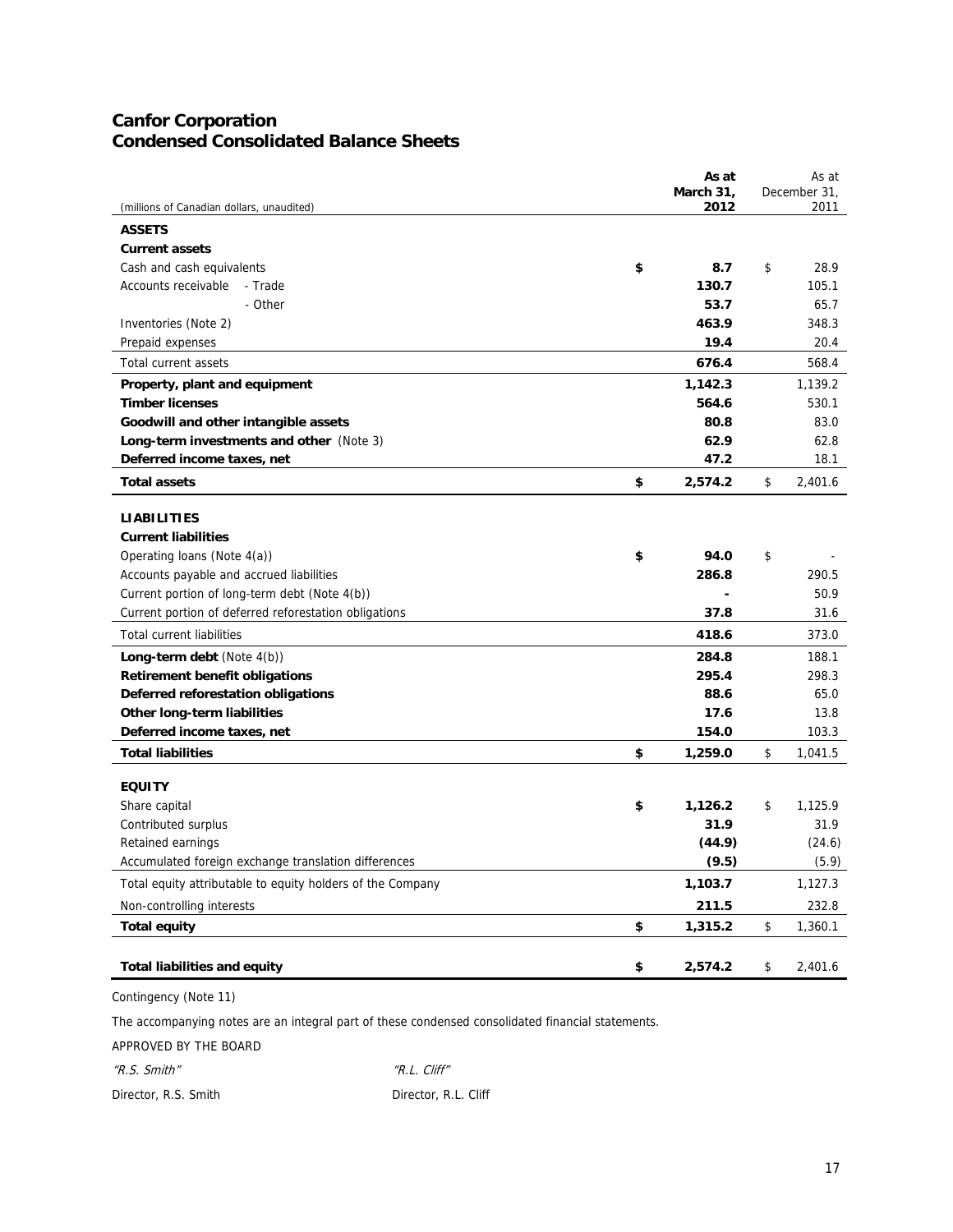# **Canfor Corporation Condensed Consolidated Statements of Income (Loss)**

|                                                                     |              | 3 months ended March 31, |
|---------------------------------------------------------------------|--------------|--------------------------|
| (millions of Canadian dollars, unaudited)                           | 2012         | 2011                     |
| <b>Sales</b>                                                        | \$<br>607.6  | \$<br>624.0              |
| <b>Costs and expenses</b>                                           |              |                          |
| Manufacturing and product costs                                     | 429.6        | 408.5                    |
| Freight and other distribution costs                                | 122.4        | 112.6                    |
| Export taxes                                                        | 11.2         | 10.8                     |
| Amortization                                                        | 45.1         | 41.5                     |
| Selling and administration costs                                    | 16.0         | 15.5                     |
| Restructuring, mill closure and severance costs                     | 4.8          | 2.8                      |
|                                                                     | 629.1        | 591.7                    |
| <b>Operating income (loss)</b>                                      | (21.5)       | 32.3                     |
| Finance expense, net                                                | (6.2)        | (7.2)                    |
| Foreign exchange gain (loss) on long-term debt and investments, net | 4.0          | 4.7                      |
| Gain (loss) on derivative financial instruments (Note 6)            | 7.4          | 4.7                      |
| Other income (expense), net                                         | (0.2)        | (1.7)                    |
| Net income (loss) before income taxes                               | (16.5)       | 32.8                     |
| Income tax recovery (expense) (Note 7)                              | 5.6          | (0.5)                    |
| Net income (loss)                                                   | \$<br>(10.9) | \$<br>32.3               |
|                                                                     |              |                          |
| Net income (loss) attributable to:                                  |              |                          |
| Equity shareholders of the Company                                  | \$<br>(16.2) | \$<br>7.0                |
| Non-controlling interests                                           | 5.3          | 25.3                     |
| Net income (loss)                                                   | \$<br>(10.9) | \$<br>32.3               |
|                                                                     |              |                          |
| Net income (loss) per common share: (in dollars)                    |              |                          |
| Attributable to equity shareholders of the Company                  |              |                          |
| Basic and diluted (Note 8)<br>$\bar{\phantom{a}}$                   | \$<br>(0.11) | \$<br>0.05               |
|                                                                     |              |                          |

The accompanying notes are an integral part of these condensed consolidated financial statements.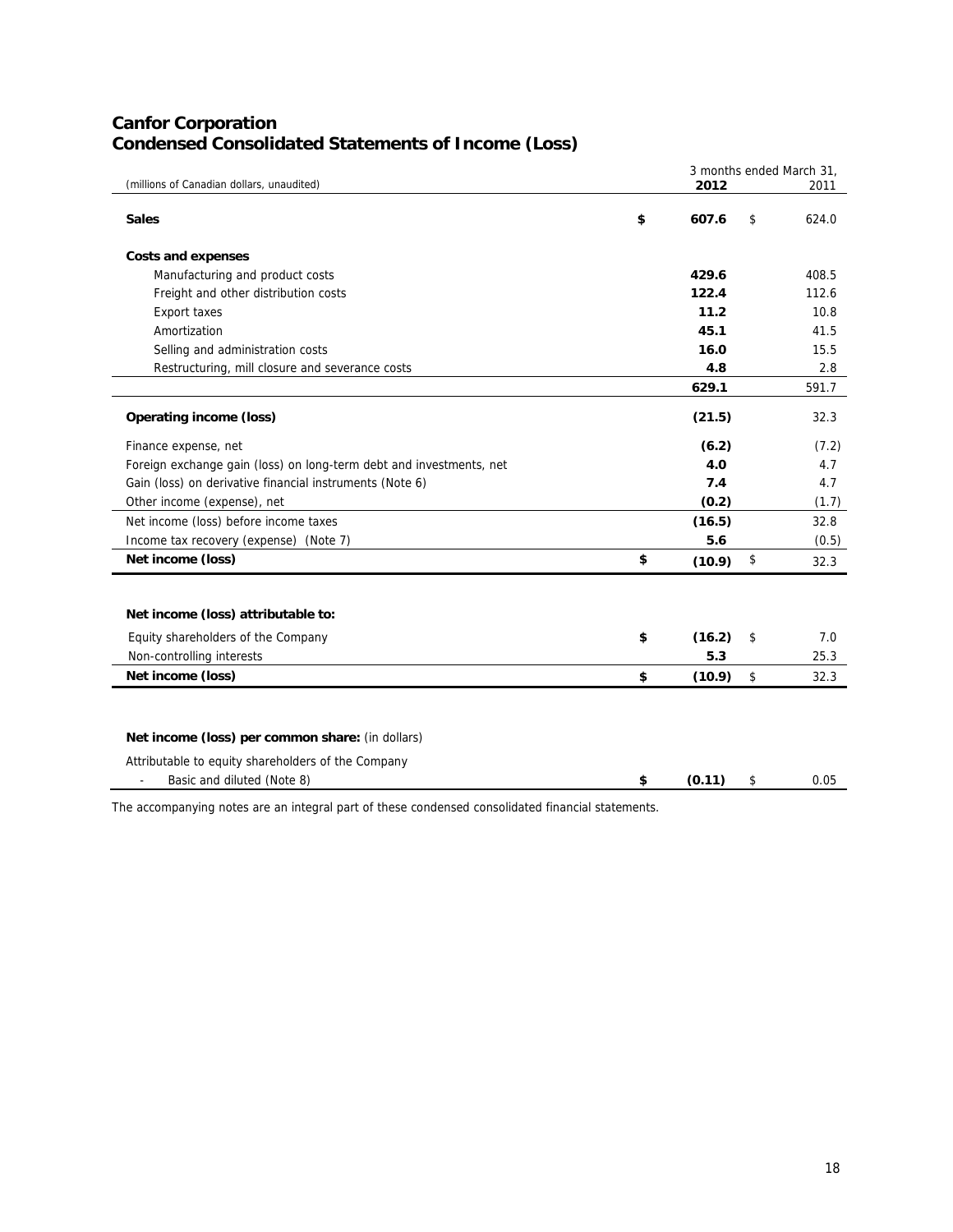# **Canfor Corporation Condensed Consolidated Statements of Other Comprehensive Income (Loss)**

|                                                                                         | 3 months ended March 31, |            |                          |
|-----------------------------------------------------------------------------------------|--------------------------|------------|--------------------------|
| (millions of Canadian dollars, unaudited)                                               | 2012                     |            | 2011                     |
| Net income (loss)                                                                       | \$<br>$(10.9)$ \$        |            | 32.3                     |
| Other comprehensive income (loss)                                                       |                          |            |                          |
| Foreign exchange translation differences for foreign operations                         | (3.6)                    |            | (6.2)                    |
| Defined benefit plan actuarial gains (losses) (Note 5)                                  | (6.9)                    |            | 3.0                      |
| Income tax recovery (expense) on defined benefit plan actuarial gains (losses) (Note 7) | 1.6                      |            | (0.8)                    |
| Other comprehensive income (loss), net of tax                                           | (8.9)                    |            | (4.0)                    |
| Total comprehensive income (loss)                                                       | \$<br>$(19.8)$ \$        |            | 28.3                     |
|                                                                                         |                          |            |                          |
| Total comprehensive income (loss) attributable to:                                      |                          |            |                          |
| Equity shareholders of the Company                                                      | \$<br>$(23.9)$ \$        |            | 3.1                      |
| Non-controlling interests                                                               | 4.1                      |            | 25.2                     |
| Total comprehensive income (loss)                                                       | \$<br>$(19.8)$ \$        |            | 28.3                     |
|                                                                                         |                          |            |                          |
| <b>Condensed Consolidated Statements of Changes in Equity</b>                           |                          |            |                          |
|                                                                                         |                          |            | 3 months ended March 31, |
| (millions of Canadian dollars, unaudited)                                               | 2012                     |            | 2011                     |
|                                                                                         |                          |            |                          |
| Share capital                                                                           |                          |            |                          |
| Balance at beginning of period                                                          | \$<br>1,125.9            | \$         | 1,125.4                  |
| Common shares issued on exercise of stock options                                       | 0.3                      |            | 0.3                      |
| Balance at end of period                                                                | \$<br>1,126.2            | \$         | 1,125.7                  |
| <b>Contributed surplus</b>                                                              |                          |            |                          |
| Balance at beginning and end of period                                                  | \$<br>31.9               | \$         | 31.9                     |
| <b>Retained earnings</b>                                                                |                          |            |                          |
| Balance at beginning of period                                                          | \$<br>$(24.6)$ \$        |            | 73.5                     |
| Net income (loss) attributable to equity shareholders of the Company                    | (16.2)                   |            | 7.0                      |
| Defined benefit plan actuarial gains (losses), net of tax                               | (4.1)                    |            | 2.3                      |
| Balance at end of period                                                                | \$<br>(44.9)             | \$         | 82.8                     |
|                                                                                         |                          |            |                          |
| Accumulated foreign exchange translation differences                                    |                          |            |                          |
| Balance at beginning of period                                                          | \$<br>$(5.9)$ \$         |            | (10.3)                   |
| Foreign exchange translation differences for foreign operations                         | (3.6)                    |            | (6.2)                    |
| Balance at end of period                                                                | \$<br>(9.5)              | \$         | (16.5)                   |
| Total equity attributable to equity holders of the Company                              | \$<br>1,103.7            | \$         | 1,223.9                  |
|                                                                                         |                          |            |                          |
| <b>Non-controlling interests</b>                                                        |                          |            |                          |
| Balance at beginning of period                                                          | \$<br>232.8              | \$         | 249.5                    |
| Net income attributable to non-controlling interests                                    | 5.3                      |            | 25.3                     |
| Defined benefit plan actuarial gains (losses) attributable to non-controlling interests | (1.2)                    |            | (0.1)                    |
| Distributions to non-controlling interests                                              | (0.4)                    |            | (27.7)                   |
| Share exchange (Note 13)                                                                | (25.0)                   |            |                          |
| Balance at end of period                                                                | \$<br>211.5              | \$         | 247.0                    |
| <b>Total equity</b>                                                                     | \$<br>1,315.2            | $\sqrt{5}$ | 1,470.9                  |

The accompanying notes are an integral part of these condensed consolidated financial statements.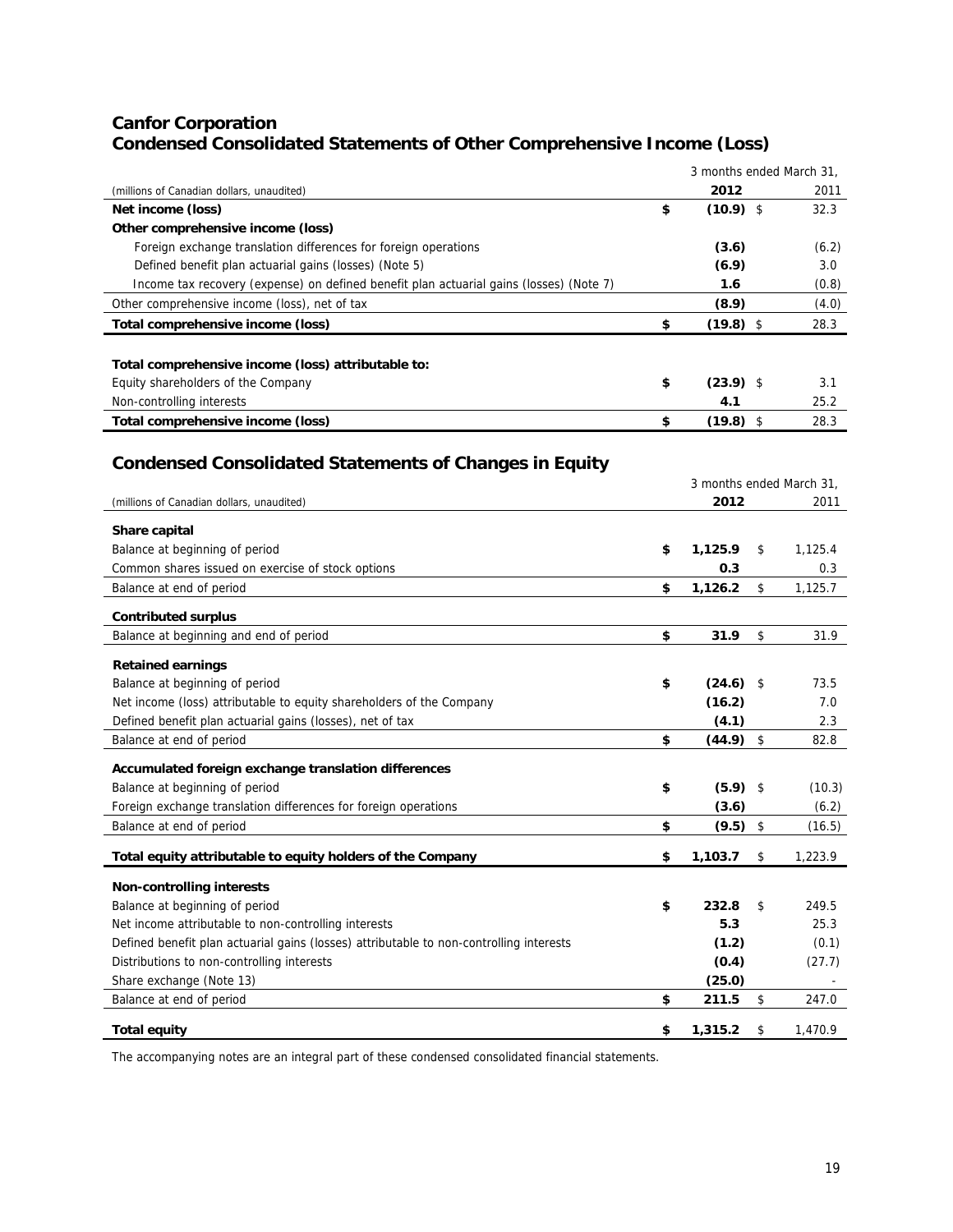# **Canfor Corporation Condensed Consolidated Statements of Cash Flows**

|                                                                     | 3 months ended March 31, |             |    |        |
|---------------------------------------------------------------------|--------------------------|-------------|----|--------|
| (millions of Canadian dollars, unaudited)                           |                          | 2012        |    | 2011   |
| Cash generated from (used in):                                      |                          |             |    |        |
| <b>Operating activities</b>                                         |                          |             |    |        |
| Net income (loss)                                                   | \$                       | $(10.9)$ \$ |    | 32.3   |
| Items not affecting cash:                                           |                          |             |    |        |
| Amortization                                                        |                          | 45.1        |    | 41.5   |
| Income tax (recovery) expense                                       |                          | (5.6)       |    | 0.5    |
| Long-term portion of deferred reforestation obligations             |                          | 13.4        |    | 12.1   |
| Change in fair value of long-term investment                        |                          | (1.3)       |    | (1.2)  |
| Foreign exchange (gain) loss on long-term debt and investments, net |                          | (4.0)       |    | (4.7)  |
| Changes in mark-to-market value of derivative financial instruments |                          | (6.0)       |    | (3.7)  |
| Employee future benefits                                            |                          | (1.9)       |    | (0.5)  |
| Net finance expense                                                 |                          | 6.2         |    | 7.2    |
| Other, net                                                          |                          | (0.7)       |    | 0.1    |
| Salary pension plan contributions                                   |                          | (9.0)       |    | (9.7)  |
| Income taxes recovered (paid), net                                  |                          | (1.3)       |    | (0.7)  |
| Net change in non-cash working capital (Note 9)                     |                          | (79.2)      |    | (79.2) |
|                                                                     |                          | (55.2)      |    | (6.0)  |
| <b>Financing activities</b>                                         |                          |             |    |        |
| Change in operating bank loans (Note 4(a))                          |                          | 94.0        |    |        |
| Proceeds from long-term debt (Note 4(b))                            |                          | 100.0       |    |        |
| Repayment of long-term debt (Note 4(b))                             |                          | (49.9)      |    | (33.8) |
| Finance expenses paid                                               |                          | (3.1)       |    | (3.5)  |
| Cash distributions paid to non-controlling interests                |                          | (4.3)       |    | (38.0) |
| Other, net                                                          |                          | 0.3         |    | 0.3    |
|                                                                     |                          | 137.0       |    | (75.0) |
| <b>Investing activities</b>                                         |                          |             |    |        |
| Additions to property, plant and equipment                          |                          | (53.6)      |    | (48.9) |
| Reimbursements from Government under Green Transformation Program   |                          | 7.9         |    | 9.6    |
| Acquisition of Tembec assets (Note 12)                              |                          | (64.9)      |    |        |
| Share exchange (Note 13)                                            |                          | 6.8         |    |        |
| Proceeds from redemption of asset-backed commercial paper           |                          |             |    | 29.7   |
| Other, net                                                          |                          | 1.8         |    | 2.8    |
|                                                                     |                          | (102.0)     |    | (6.8)  |
| Decrease in cash and cash equivalents                               |                          | (20.2)      |    | (87.8) |
| Cash and cash equivalents at beginning of period                    |                          | 28.9        |    | 260.3  |
| Cash and cash equivalents at end of period                          | \$                       | 8.7         | \$ | 172.5  |

The accompanying notes are an integral part of these condensed consolidated financial statements.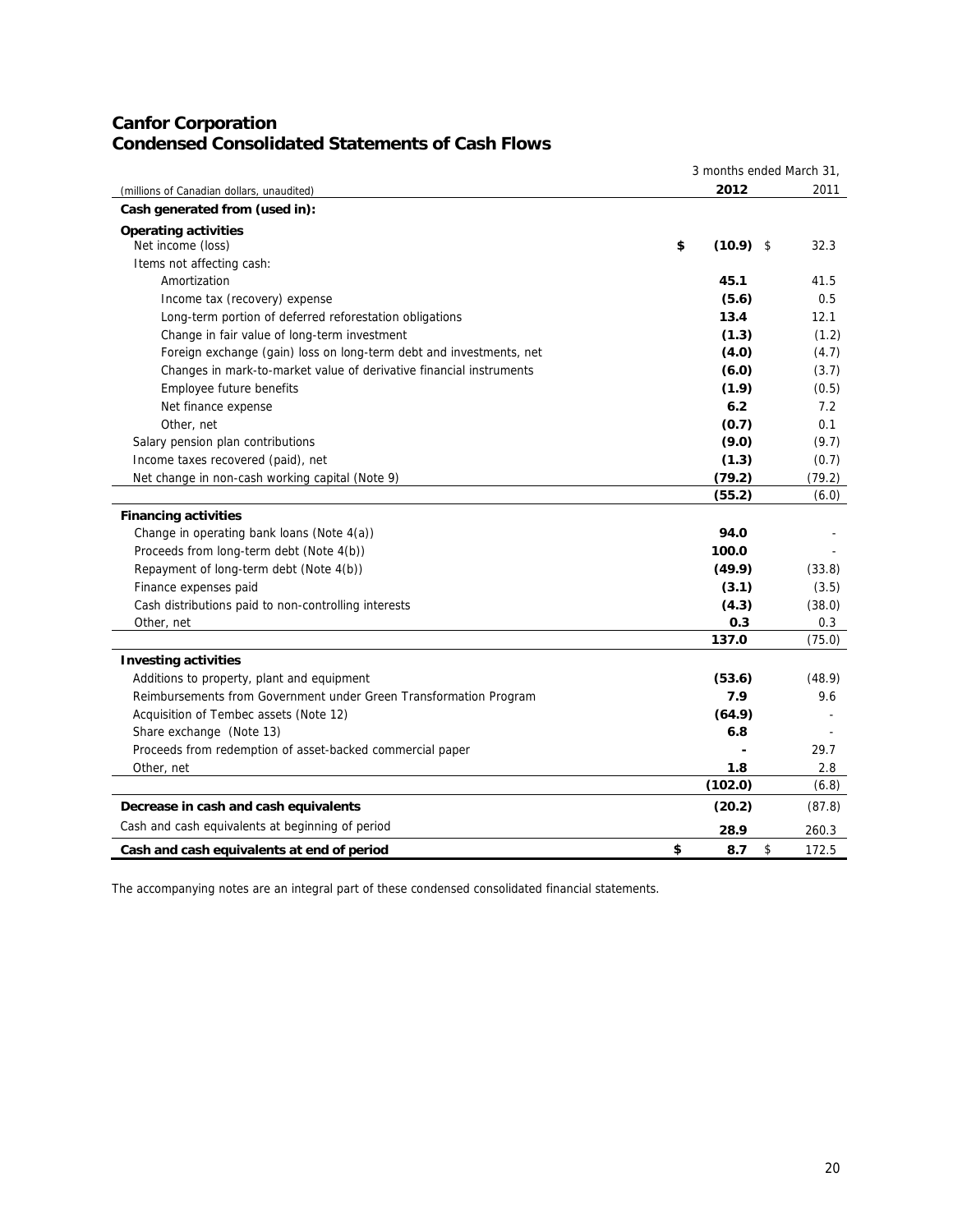# **Canfor Corporation Notes to the Condensed Consolidated Financial Statements**

(unaudited, millions of Canadian dollars unless otherwise noted)

# **1. Basis of Preparation**

These condensed consolidated interim financial statements have been prepared in accordance with International Accounting Standard ("IAS") 34 *Interim financial reporting*, and include the accounts of Canfor Corporation and its subsidiary entities, hereinafter referred to as "Canfor" or "the Company".

These interim financial statements do not include all of the disclosures required by International Financial Reporting Standards ("IFRS") for annual financial statements. Additional disclosures relevant to the understanding of these interim financial statements, including the accounting policies applied, can be found in Canfor's Annual Report for the year ended December 31, 2011, available at www.canfor.com or www.sedar.com.

Canfor's financial results are impacted by seasonal factors such as weather and building activity. Adverse weather conditions can cause logging curtailments, which can affect the supply of raw materials to sawmills and pulp mills. Market demand also varies seasonally to some degree. For example, building activity and repair and renovation work, which affects demand for solid wood products, are generally stronger in the spring and summer months. Shipment volumes are affected by these factors as well as by global supply and demand conditions.

The currency of presentation for these financial statements is the Canadian dollar.

# **Change in accounting policy**

Effective January 1, 2012, the Company retroactively changed its accounting policy for the presentation of interest expense and expected rate of return on assets of defined benefit post-retirement plans. The net expense has been reclassified from operating income, included in manufacturing and product costs and in selling and administration costs, to net finance expense. Management considers the classification of net pension interest expense as a finance expense more accurately reflects the nature of this cost. The effect on the three months ended March 31, 2011 is an increase in operating income and an increase in net finance expense of \$0.9 million. There is no impact on amounts recorded in the consolidated balance sheet or opening equity as at January 1, 2012.

# **Accounting standards issued and not applied**

In the first half of 2011, the International Accounting Standards Board ("IASB") issued a number of new and revised accounting standards which are effective for annual periods beginning on or after January 1, 2013, with early adoption permitted. These new and revised accounting standards have not yet been adopted by Canfor and the Company does not plan to early adopt any of the standards.

The following new or revised standards are not expected to have a material impact on the amounts recorded in the financial statements of Canfor:

- IFRS 10, Consolidated Financial Statements;
- IFRS 12, Disclosure of Interests in Other Entities;
- IAS 27, Separate Financial Statements; and
- IFRS 13, Fair Value Measurement.

The Company is still in the process of assessing the full impact, if any, of the following new or revised standards:

- IFRS 11, Joint Arrangements;
- Amended IAS 19, *Employee Benefits;* and
- Amended IAS 28, Investments in Associates and Joint Ventures.

In the first half of 2011, the IASB also issued amended IAS 1, Presentation of Financial Statements, which is effective for annual periods beginning on or after July 1, 2012 and IFRS 9, Financial Instruments, which is effective for annual periods beginning on or after January 1, 2015, with early adoption permitted. IAS 1 and IFRS 9 are not expected to have a material impact on amounts recorded in the financial statements of Canfor.

Further details of the new or revised accounting standards and potential impact on Canfor can be found in Canfor's Annual Report for the year ended December 31, 2011.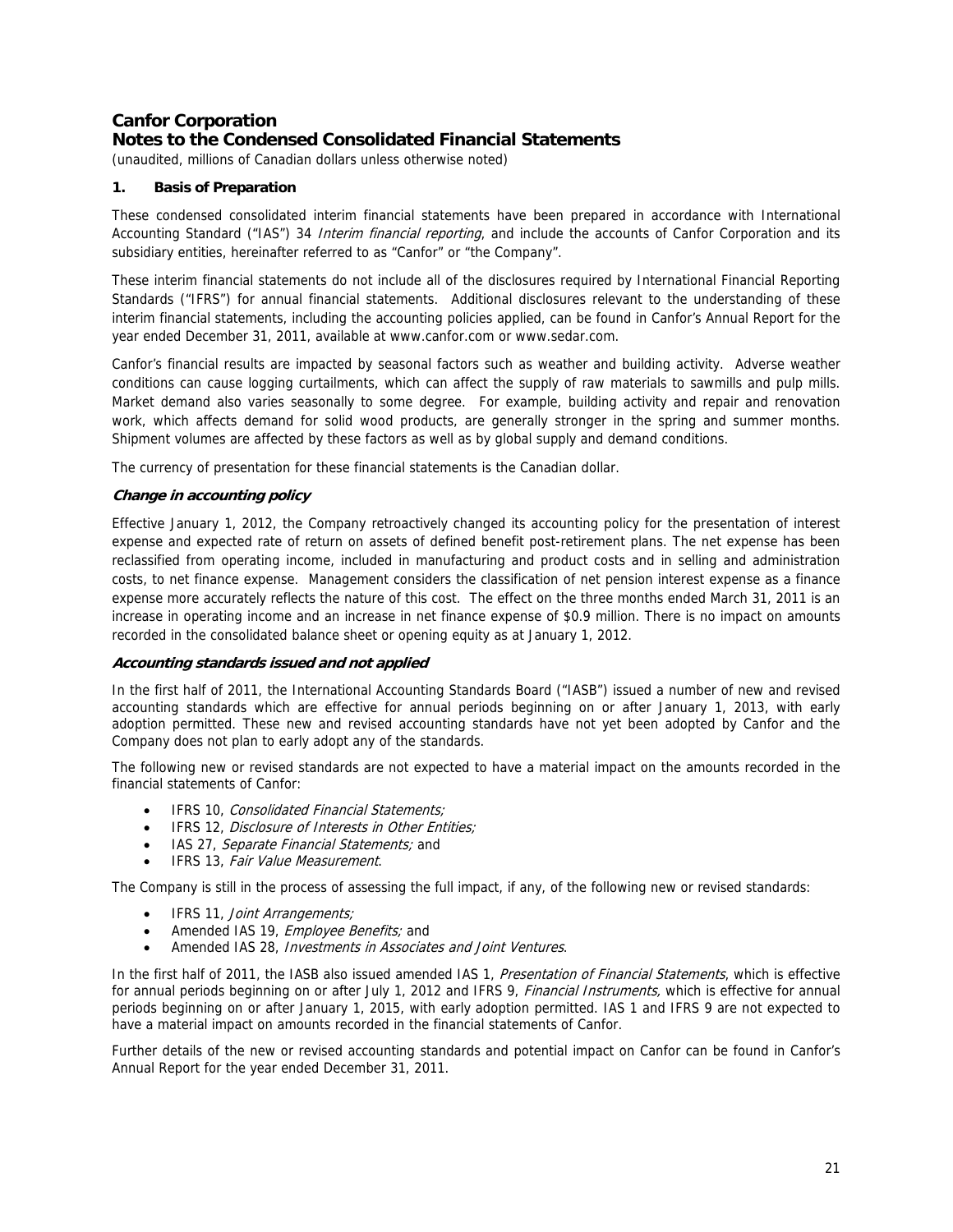# **2. Inventories**

|                                   | As at       | As at        |
|-----------------------------------|-------------|--------------|
|                                   | March 31,   | December 31, |
| (millions of Canadian dollars)    | 2012        | 2011         |
| Logs                              | \$<br>146.3 | \$<br>55.9   |
| Finished products                 | 210.3       | 186.3        |
| Residual fibre                    | 15.1        | 17.3         |
| Processing materials and supplies | 92.2        | 88.8         |
|                                   | \$<br>463.9 | 348.3        |

The above inventory balances are stated after inventory write-downs from cost to net realizable value. Write-downs at March 31, 2012 totaled \$7.0 million (December 31, 2011 - \$15.5 million).

## **3. Long-term Investments and Other**

|                                        | As at      |   | As at        |
|----------------------------------------|------------|---|--------------|
|                                        | March 31,  |   | December 31, |
| (millions of Canadian dollars)         | 2012       |   | 2011         |
| Asset-backed commercial paper ("ABCP") | \$<br>12.9 | S | 11.8         |
| Other investments                      | 23.7       |   | 24.3         |
| Investment tax credits                 | 8.6        |   | 8.6          |
| Defined benefit plan assets            | 3.0        |   | 3.0          |
| Other deposits, loans and advances     | 14.7       |   | 15.1         |
|                                        | 62.9       |   | 62.8         |

During the first quarter of 2012, a pre-tax gain of \$1.3 million was recorded to "Other income, net" due to an increase in the fair value of the ABCP assets. The remaining movement in this balance over the period relates to foreign exchange and proceeds from redemption/sale of certain ABCP assets.

On April 2, 2012, the Company sold the ABCP assets for net proceeds of \$12.9 million.

# **4. Operating Lines and Long-Term Debt**

# **(a) Available Operating Lines**

|                                                            | As at       | As at        |
|------------------------------------------------------------|-------------|--------------|
|                                                            | March 31,   | December 31, |
| (millions of Canadian dollars)                             | 2012        | 2011         |
| Canfor (excluding CPLP)                                    |             |              |
| Principal operating lines                                  | \$<br>350.0 | \$<br>350.0  |
| <b>Facility A</b>                                          |             | 12.9         |
| Total operating lines - Canfor (excluding CPLP)            | 350.0       | 362.9        |
| Drawn                                                      | (94.0)      |              |
| Letters of credit (principally unregistered pension plans) | (17.8)      | (17.2)       |
| Total available operating lines - Canfor (excluding CPLP)  | \$<br>238.2 | \$<br>345.7  |
| <b>CPLP</b>                                                |             |              |
| Main bank loan facility                                    | \$<br>40.0  | \$<br>40.0   |
| Bridge loan credit facility                                | 30.0        | 30.0         |
| Facility for BC Hydro letter of credit                     | 10.4        | 10.4         |
| Total operating lines - CPLP                               | 80.4        | 80.4         |
| Letters of credit (for general business purposes)          | (0.8)       | (0.5)        |
| BC Hydro letter of credit                                  | (10.4)      | (10.4)       |
| Total available operating lines - CPLP                     | \$<br>69.2  | \$<br>69.5   |
| Consolidated:                                              |             |              |
| <b>Total operating lines</b>                               | \$<br>430.4 | \$<br>443.3  |
| Total available operating lines                            | \$<br>307.4 | \$<br>415.2  |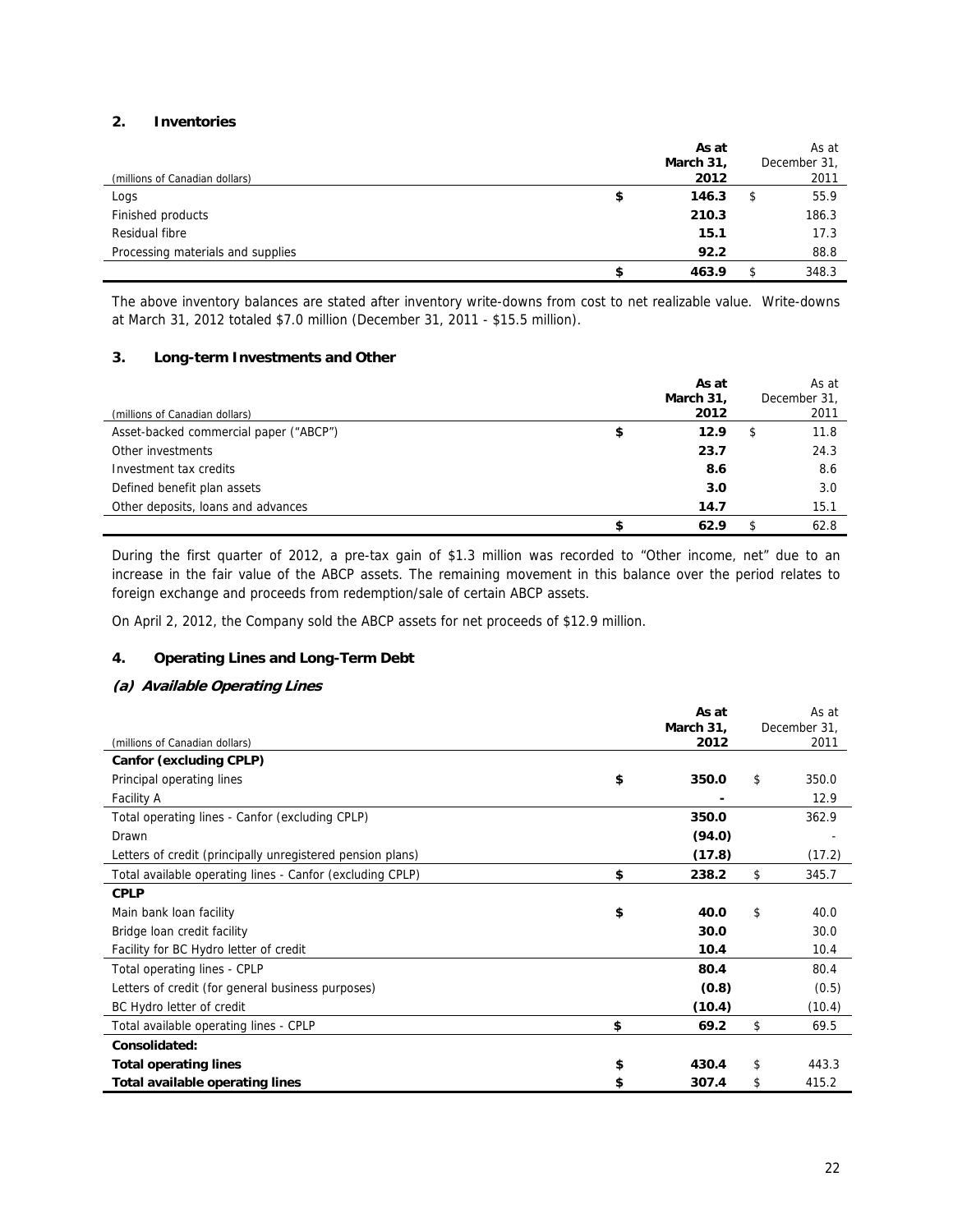For Canfor, excluding CPLP, the principal operating lines mature on October 31, 2015. Interest is payable at floating rates based on lenders' Canadian prime rate, bankers acceptances, US dollar base rate or US dollar LIBOR rate, plus a margin that varies with the Company's net debt to total capitalization ratio. Facility A, which was for US\$12.7 million at December 31, 2011, expired in January 2012.

The terms of CPLP's principal bank loan facility include interest payable at floating rates that vary depending on the ratio of net debt to operating earnings before interest, taxes, depreciation, amortization and certain other non-cash items, and is based on lenders' Canadian prime rate, bankers acceptances, US dollar base rate or US dollar LIBOR rate, plus a margin. The maturity date of this facility is November 30, 2013.

CPLP also has a \$30.0 million bridge loan credit facility with a maturity date of December 31, 2012 to fund timing differences between expenditures and reimbursements for projects funded under the Canadian Federal Government Green Transformation Program. The bridge facility terms are similar to CPLP's main facility, with interest and other costs at prevailing market rates. CPLP also has a separate facility with a maturity date of November 30, 2013 to cover a \$10.4 million standby letter of credit issued to BC Hydro.

As at March 31, 2012, the Company and CPLP were in compliance with all covenants relating to their operating lines of credit.

All borrowings of CPLP (operating lines and long-term debt) are non-recourse to other entities within the Company.

# **(b) Long-Term Debt**

On February 2, 2012, the Company repaid \$49.9 million (US\$50.0 million) of 6.33% interest rate privately placed senior notes.

During the first quarter of 2012, the Company issued new term debt totaling \$100.0 million which was used to fund the above debt repayment and the acquisition of assets from Tembec (Note 12). The new debt is in the form of an unsecured non-revolving term loan, with a maturity date of February 13, 2017. Interest rates are floating based on the lenders' Canadian prime rate or bankers acceptances. In addition, during the first quarter of 2012, the Company put in place \$75.0 million of floating to fixed interest rate swaps, with an additional \$25.0 million put in place in early April 2012.

At March 31, 2012, the fair value of the Company's long-term debt, which was measured at its amortized cost of \$284.8 million, was \$293.8 million. The fair value of long-term debt was determined based on prevailing market rates for long-term debt with similar characteristics and risk profile.

# **5. Employee Future Benefits**

Canfor measures its accrued benefit obligations and the fair value of plan assets for accounting purposes as at December 31 of each year. At the end of each interim reporting period, the Company estimates movements in its accrued benefit liabilities based upon movements in discount rates and the rates of return on plan assets, as well as any significant changes to the plans. Adjustments are also made for payments made and current service and interest costs.

For the three months ended March 31, 2012, \$6.9 million (before tax) was charged to other comprehensive income. The charge reflects losses on retirement benefit plan liabilities due to a reduction in the discount rate, offset in part by a gain on plan assets that was higher than the expected gain. For the three months ended March 31, 2011, a pre-tax amount of \$3.0 million was credited to other comprehensive income, primarily reflecting the merging of two of the Company's smaller defined benefit pension plans.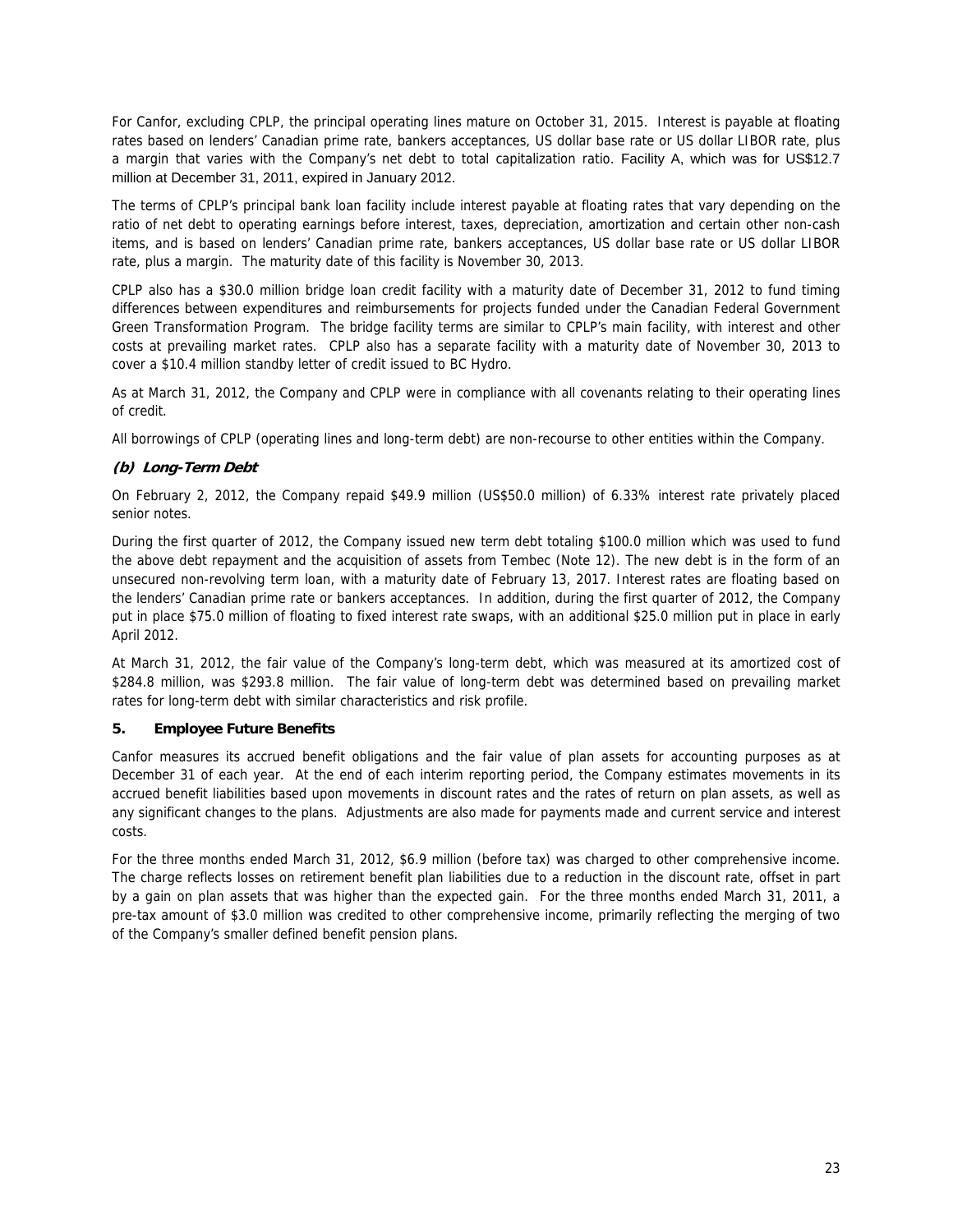The assumptions used to estimate the changes in net accrued benefit liabilities were as follows:

| <b>Pension Benefit Plans</b>  |       |
|-------------------------------|-------|
| Discount rate                 |       |
| March 31, 2012                | 4.80% |
| December 31, 2011             | 5.00% |
| March 31, 2011                | 5.50% |
| December 31, 2010             | 5.50% |
| Rate of return on plan assets |       |
| 3 months ended March 31, 2012 | 4.30% |
| 3 months ended March 31, 2011 | 1.65% |
| <b>Other Benefit Plans</b>    |       |
| Discount rate                 |       |
| March 31, 2012                | 5.00% |
| December 31, 2011             | 5.30% |
| March 31, 2011                | 5.75% |
| December 31, 2010             | 5.75% |

# **6. Derivative Financial Instruments**

The Company uses a variety of derivative financial instruments to reduce its exposure to risks associated with fluctuations in foreign exchange rates, lumber prices, energy costs, electricity sales and floating interest rates on certain long-term debt. At March 31, 2012, the fair value of derivative financial instruments was a net asset of \$5.8 million (December 31, 2011 – net liability of \$0.2 million). The fair value of these financial instruments was determined based on prevailing market rates for instruments with similar characteristics.

The following table summarizes the gain (loss) on derivative financial instruments for the three month periods ended March 31, 2012 and 2011:

|                                                |   |      | 3 months ended March 31, |
|------------------------------------------------|---|------|--------------------------|
| (millions of Canadian dollars)                 |   | 2012 | 2011                     |
| Foreign exchange collars and forward contracts | S | 2.9  | 1.9                      |
| Energy derivatives                             |   | 1.2  | 0.9                      |
| Lumber futures                                 |   | 3.0  | 1.9                      |
| Interest rate swaps                            |   | 0.3  | $\overline{\phantom{0}}$ |
|                                                |   | 7.4  |                          |

The following table summarizes the fair value of the derivative financial instruments included in the balance sheet at March 31, 2012 and December 31, 2011:

|                                                | As at     | As at        |
|------------------------------------------------|-----------|--------------|
|                                                | March 31, | December 31, |
| (millions of Canadian dollars)                 | 2012      | 2011         |
| Foreign exchange collars and forward contracts | \$<br>1.4 | (0.4)        |
| Energy derivatives                             | 1.1       | (0.2)        |
| Lumber futures                                 | 3.0       | 0.4          |
| Interest rate swaps                            | 0.3       |              |
| Total asset (liability)                        | 5.8       | (0.2)        |
| Less: current portion                          | (5.3)     | (0.2)        |
| Long-term portion                              | 0.5       |              |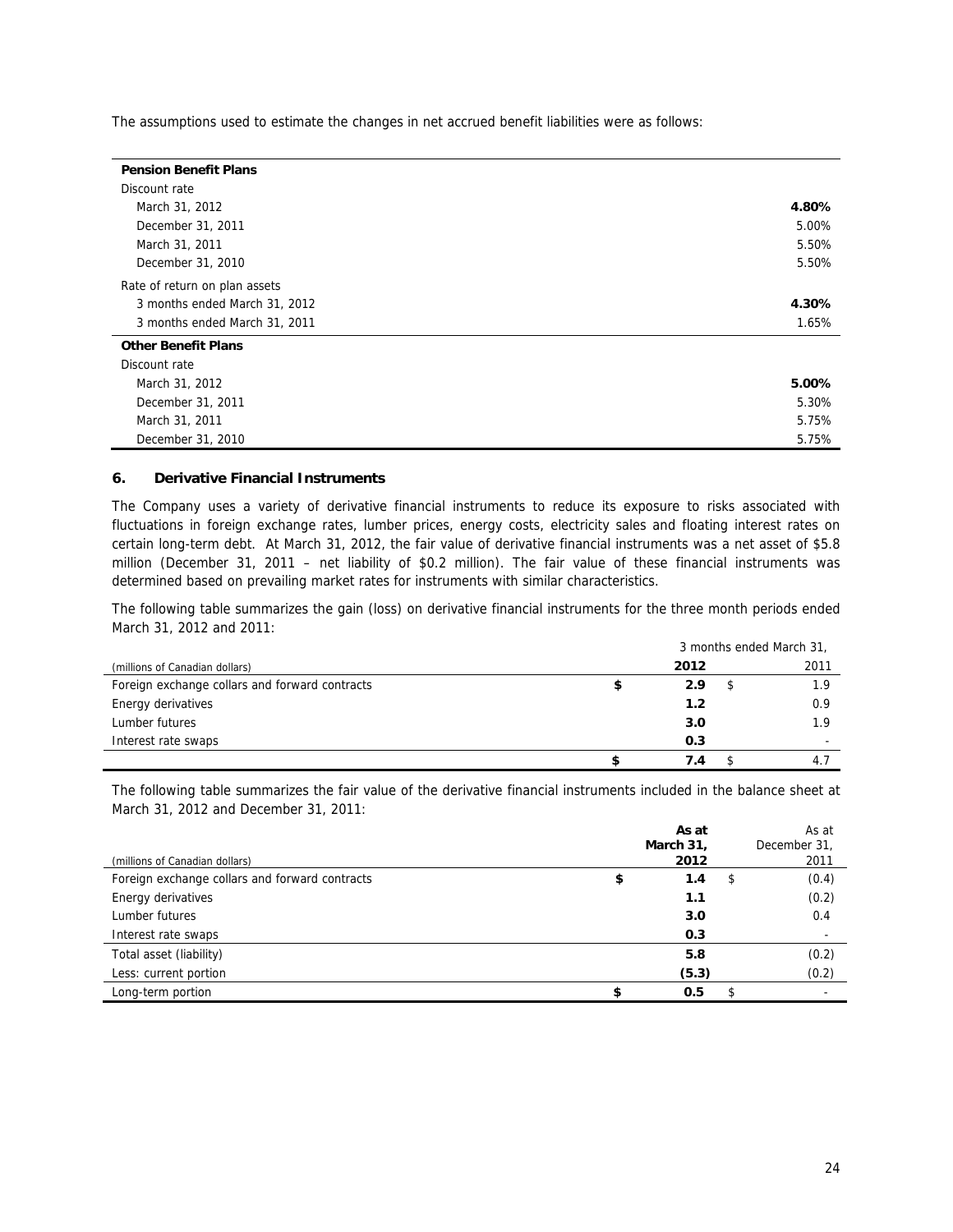# **7. Income Taxes**

|                                | 3 months ended March 31, |  |       |
|--------------------------------|--------------------------|--|-------|
| (millions of Canadian dollars) | 2012                     |  | 2011  |
| Current                        | (2.8)                    |  | (0.2) |
| Deferred                       | 8.4                      |  | (0.3) |
| Income tax recovery (expense)  | 5.6                      |  | (0.5) |

The reconciliation of income taxes calculated at the statutory rate to the actual income tax provision is as follows:

|                                                                                   |    |       | 3 months ended March 31, |       |  |  |
|-----------------------------------------------------------------------------------|----|-------|--------------------------|-------|--|--|
| (millions of Canadian dollars)                                                    |    | 2012  |                          | 2011  |  |  |
| Income tax recovery (expense) at statutory rate                                   |    |       |                          |       |  |  |
| $2012 - 25.0\%$ (2011 - 26.5%)                                                    | \$ | 4.1   |                          | (8.7) |  |  |
| Add (deduct):                                                                     |    |       |                          |       |  |  |
| Non-taxable income related to non-controlling interests in limited partnerships   |    | 1.2   |                          | 6.7   |  |  |
| Entities with different income tax rates and other tax adjustments                |    | (0.1) |                          | 0.1   |  |  |
| Tax recovery (expense) at rates other than statutory rate                         |    |       |                          | 0.2   |  |  |
| Permanent difference from capital gains and losses and other non-deductible items |    | 0.4   |                          | 1.2   |  |  |
| Income tax recovery (expense)                                                     |    | 5.6   |                          | (0.5) |  |  |

In addition to the amounts recorded to net income, a tax recovery of \$1.6 million was recorded to other comprehensive income for the three month period ended March 31, 2012 (three months ended March 31, 2011 – expense of \$0.8 million) in relation to the actuarial gains on defined benefit employee compensation plans.

# **8. Earnings Per Share**

Basic net income (loss) per share is calculated by dividing the net income (loss) available to common shareholders by the weighted average number of common shares outstanding during the period. Diluted net income (loss) per share is calculated by dividing the net income (loss) available to common shareholders by the weighted average number of common shares during the period using the treasury stock method. Under this method, proceeds from the potential exercise of stock options are assumed to be used to purchase the Company's common shares. When there is a net loss, the exercise of stock options would result in a calculated diluted net loss per share that is anti-dilutive.

|                                                                    | 3 months ended March 31, |             |  |
|--------------------------------------------------------------------|--------------------------|-------------|--|
|                                                                    | 2012                     | 2011        |  |
| Weighted average number of common shares                           | 142.740.006              | 142,676,805 |  |
| Incremental shares from potential exercise of options <sup>a</sup> | 381                      | 12.457      |  |
| Diluted number of common shares <sup>a</sup>                       | 142,740,006              | 142,689,262 |  |

<sup>a</sup> Where the addition of share options to the total shares outstanding has an anti-dilutive impact on the diluted net income (loss) per share calculation, those share options have not been included in the total common shares outstanding for purposes of the calculation of diluted net income (loss) per share.

#### **9. Net Change in Non-Cash Working Capital**

| (millions of Canadian dollars)                                                                  |  | 2012   |  | 2011   |
|-------------------------------------------------------------------------------------------------|--|--------|--|--------|
| Accounts receivable                                                                             |  | (8.2)  |  | (14.4) |
| Inventories                                                                                     |  | (88.5) |  | (77.4) |
| Prepaid expenses                                                                                |  | 2.5    |  | 2.3    |
| Accounts payable, accrued liabilities and current portion of deferred reforestation obligations |  | 15.0   |  | 10.3   |
| Net increase in non-cash working capital                                                        |  | (79.2) |  | (79.2) |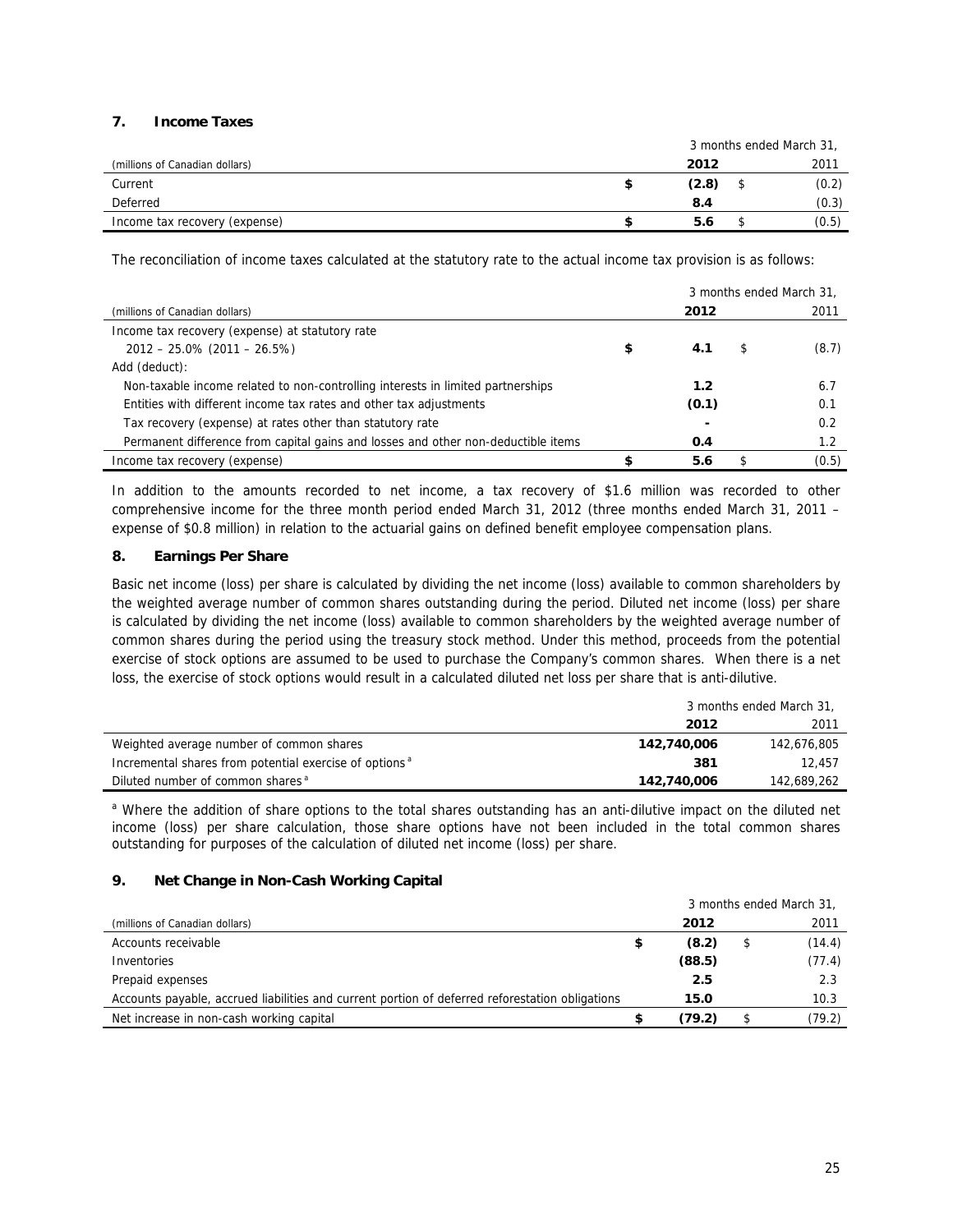## **10. Segment Information**

Canfor has two reportable segments which offer different products and are managed separately because they require different production processes and marketing strategies.

Sales between segments are accounted for at prices that approximate fair value. These include sales of residual fibre from the lumber segment to the pulp and paper segment for use in the pulp production process.

The Company's panels business does not meet the criteria to be reported fully as a separate segment and is included in Unallocated & Other below. Sales for panels operations for the three months ended March 31, 2012 were \$14.5 million (three months ended March 31, 2011 - \$12.4 million).

|                                   |               | Pulp &                   | Unallocated | Elimination |               |
|-----------------------------------|---------------|--------------------------|-------------|-------------|---------------|
| (millions of Canadian dollars)    | Lumber        | Paper                    | & Other     | Adjustment  | Consolidated  |
| 3 months ended March 31, 2012     |               |                          |             |             |               |
| Sales to external customers       | \$<br>343.7   | 249.4                    | 14.5        |             | \$<br>607.6   |
| Sales to other segments           | \$<br>29.2    |                          |             | (29.2)      | \$            |
| Operating income (loss)           | \$<br>(20.1)  | 11.3                     | (12.7)      |             | \$<br>(21.5)  |
| Amortization                      | \$<br>23.2    | 17.7                     | 4.2         |             | \$<br>45.1    |
| Capital expenditures <sup>1</sup> | \$<br>26.9    | 26.7                     |             |             | \$<br>53.6    |
| <b>Identifiable assets</b>        | \$<br>1,595.6 | 801.5                    | 177.1       |             | \$<br>2,574.2 |
| 3 months ended March 31, 2011     |               |                          |             |             |               |
| Sales to external customers       | \$<br>328.6   | 283.0                    | 12.4        |             | \$<br>624.0   |
| Sales to other segments           | \$<br>29.5    | $\overline{\phantom{a}}$ |             | (29.5)      | \$            |
| Operating income (loss)           | \$<br>(2.5)   | 47.9                     | (13.1)      | ٠           | \$<br>32.3    |
| Amortization                      | \$<br>20.3    | 16.8                     | 4.4         | ٠           | \$<br>41.5    |
| Capital expenditures <sup>1</sup> | \$<br>25.6    | 23.3                     |             | ٠           | \$<br>48.9    |
| Identifiable assets               | \$<br>1,415.0 | 848.7                    | 282.8       | -           | \$<br>2,546.5 |

<sup>1</sup> Capital expenditures represent cash paid for capital assets during the period. Pulp & Paper includes capital expenditures by CPLP that are financed by the government-funded Green Transformation Program.

# **11. Contingency**

# **Softwood Lumber Agreement ("SLA")**

On January 18, 2011, the U.S. triggered the arbitration provision of the 2006 Softwood Lumber Agreement ("SLA") by delivering a Request for Arbitration. The U.S. claims that the province of British Columbia ("BC") has not properly applied the timber pricing system grandparented in the SLA. The U.S. also claims that subsequent to 2006, BC made additional changes to the timber pricing system which had the effect of reducing timber prices. The claim focuses on substantial increases in Grade 4 (non sawlog or low grade) volumes commencing in 2007. It is alleged that timber was scaled and graded as Grade 4 that did not meet the criteria for that grade, and was accordingly priced too low.

As the arbitration is a state-to-state international dispute under the SLA, Canada prepared a defence to the claim with the assistance of the BC provincial government and the BC lumber industry. In August 2011, the U.S. filed a detailed statement of claim with the arbitration panel, which Canada responded to in November 2011. The U.S. subsequently filed a reply, to which Canada filed a response in early February 2012. During the quarter, a hearing was held before the arbitration panel, which is not expected to render its decision until the second half of 2012. It is not possible at this time to predict the outcome or the value of any final claim, and accordingly no provision has been recorded by the Company.

# **12. Acquisition of Tembec Assets**

On March 23, 2012, the Company completed the acquisition of Tembec Industries Ltd.'s ("Tembec") southern British Columbia Interior wood products assets for cash consideration of approximately \$65 million, including a payment on account of preliminary net working capital, which excluded certain liabilities retained by Tembec. The working capital is subject to final closing adjustments. The acquisition has been accounted for in accordance with IFRS 3 Business Combinations.